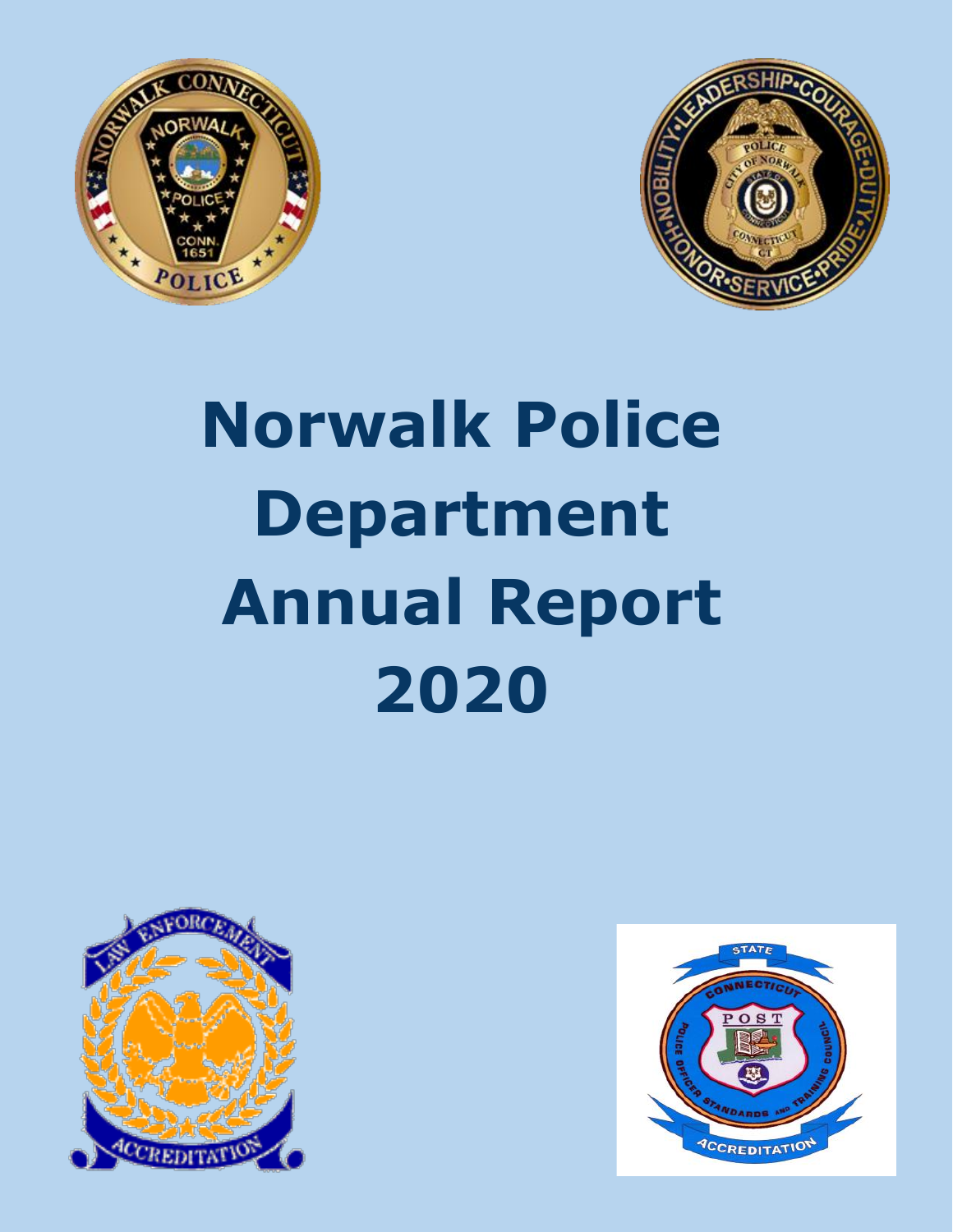### **HISTORY OF THE NORWALK POLICE DEPARTMENT**

**The Norwalk Police Department, as it exists today, was organized in October 1913 following an election by which the former cities of Norwalk and South Norwalk were consolidated into the present City of Norwalk. The new Department succeeded the original department and constabulary that had previously existed.**

**William R. Pennigton, who had been chief of the South Norwalk Police Department, was elected by the common Council as the first chief of the consolidated department. Thomas R. Leatherland who had been chief of the former Norwalk Police Department was named to head the Detective Bureau with the rank of Detective Sergeant. Captain's Thomas E. Hunt of Norwalk and Harry J. Gibson of South Norwalk were named Sergeants.**

**From 1913 to 1927 the Department was under control of the Common Council, one member of which was Chairman of the Police Committee. In 1927, the Board of Public Safety was created and took over the management of both Police and Fire Departments.**

**The officers patrolled the city on foot until 1920 when the first piece of motorized apparatus was purchased, a motorcycle first ridden by the late Officer Jarvis S. Murray. The first police cruiser was a Model T Ford purchased in 1925. While police cruisers have evolved and are still in use today, motorcycles were discontinued in 1932. From the original Model T, the department fleet has grown to today's present size of 65 marked vehicles and 60 unmarked vehicles, prisoner transport van, mobile police precinct, emergency services vehicle, four wheel drive vehicles, Dog Warden vehicles, 3 police boats and 9 police mountain bikes. Two-way radios were installed in the police cars in 1941. Prior to that time officers used call boxes to receive calls for service. Today's force consists of 181 sworn officers, 38 civilian personnel and 6 police dogs.**

**Chief Pennington retired in 1933 and was succeeded by Chief Jerry Dorney. In 1936, the department management was again changed when the Board of Police Commissioners was created and appointed to manage the department. The three members Police Commission comprised of the Mayor and 2 mayoral appointee's is responsible for the overall management of the department, and conducts its regular business meetings on the third Monday of each month.** 

**Since the department's inception in 1913, 4 members have been killed in the like of duty. The are; Sergeant Frank Stratton killed 10/13/30; Sergeant Nicolas Fera killed 7/29/71; Patrolman Sherrold Gorton killed 6/20/62 and Patrolman Marco Carias killed 3/20/82**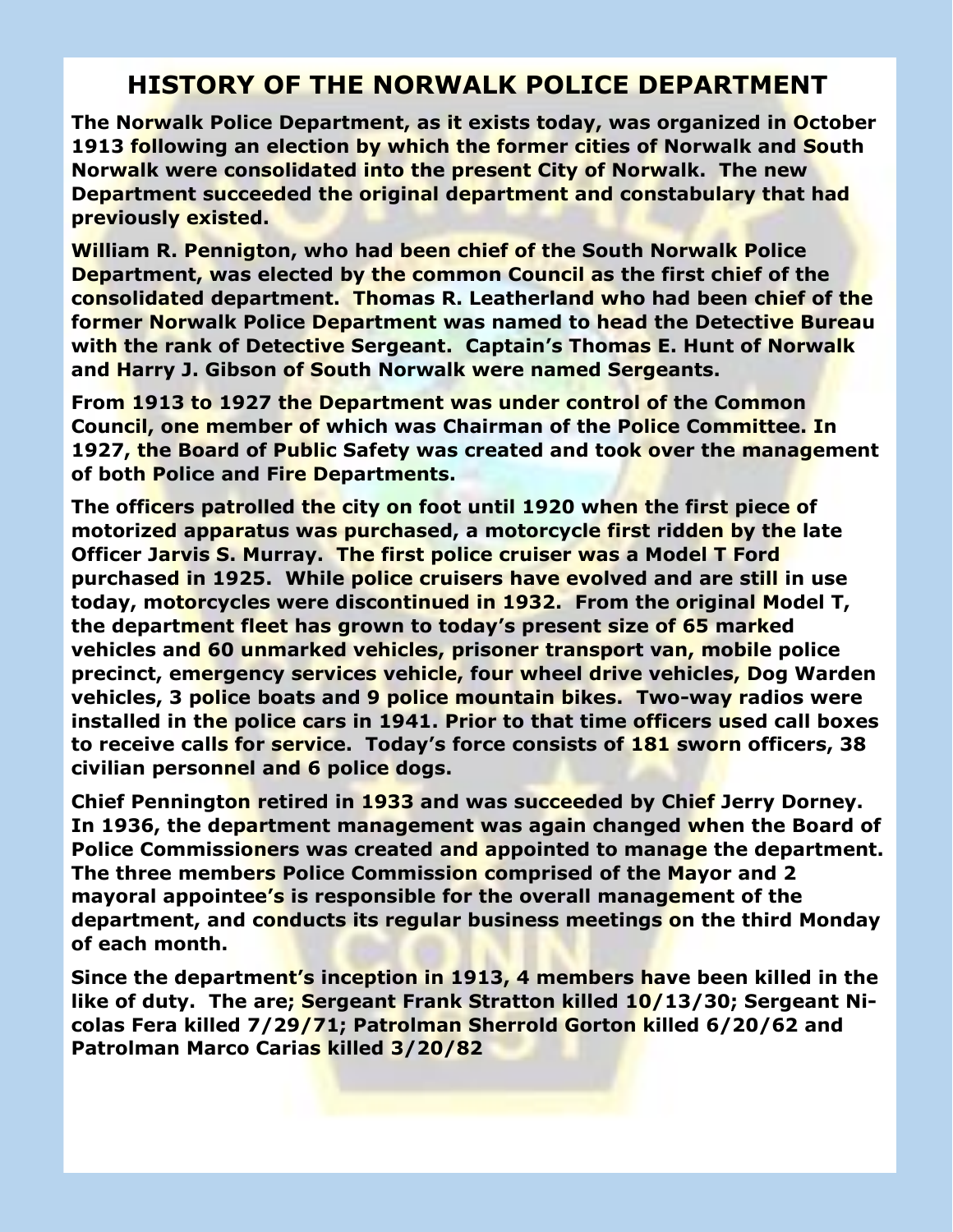### **HOW TO REACH THE POLICE DEPARTMENT**

### **EMERGENCY 911 ROUTINE CALLS 203-854-3000**

| <b>Administrative Services</b>                 | 203-854-3020 |
|------------------------------------------------|--------------|
| <b>Chief of Police</b>                         | 203-854-3001 |
| <b>Community Police Services</b>               | 203-854-3005 |
| <b>Community Services/Crime Prevention</b>     | 203-854-3074 |
| Communications/Dispatch Supervisor             | 203-854-3098 |
| Deputy Chief of Police Administration          | 203-854-3053 |
| Deputy Chief of Police Operations              | 203-854-3002 |
| <b>Desk Officer</b>                            | 203-854-3051 |
| Detective Bureau                               | 203-854-3011 |
| <b>Detective Bureau Supervisor</b>             | 203-854-3027 |
| <b>Internal Affairs/Professional Standards</b> | 203-854-3007 |
| <b>ID Lieutenant</b>                           | 203-854-3164 |
| <b>Headquarters Lieutenant</b>                 | 203-854-3052 |
| <b>Patrol Lieutenants</b>                      | 203-854-3057 |
| Patrol Supervisor (1 <sup>st</sup> Plt)        | 203-854-3058 |
| Patrol Supervisor (2 <sup>nd</sup> Plt)        | 203-854-3059 |
| Patrol Supervisor(3rd Plt)                     | 203-854-3060 |
| Planning/Research & Accreditation              | 203-854-3015 |
| Property                                       | 203-854-3063 |
| <b>Records</b>                                 | 203-854-3009 |
| Recruitment/Training                           | 203-854-3003 |
| <b>Special Services</b>                        | 203-854-3012 |
| <b>Special Victims Unit</b>                    | 203-854-3008 |

Norwalk Department of Police Services One Monroe Street Norwalk, CT 06854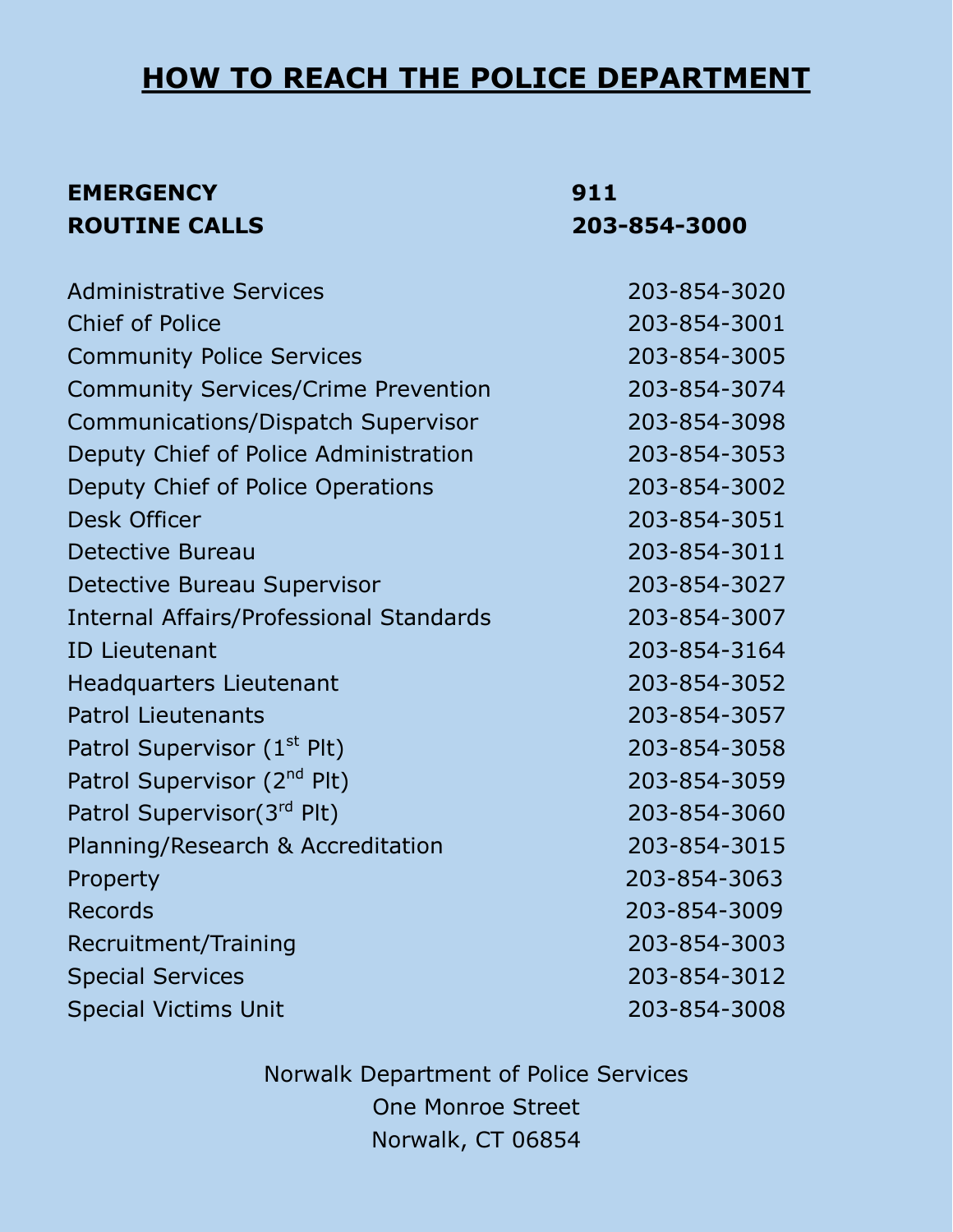

Effective<br>January 1, 2021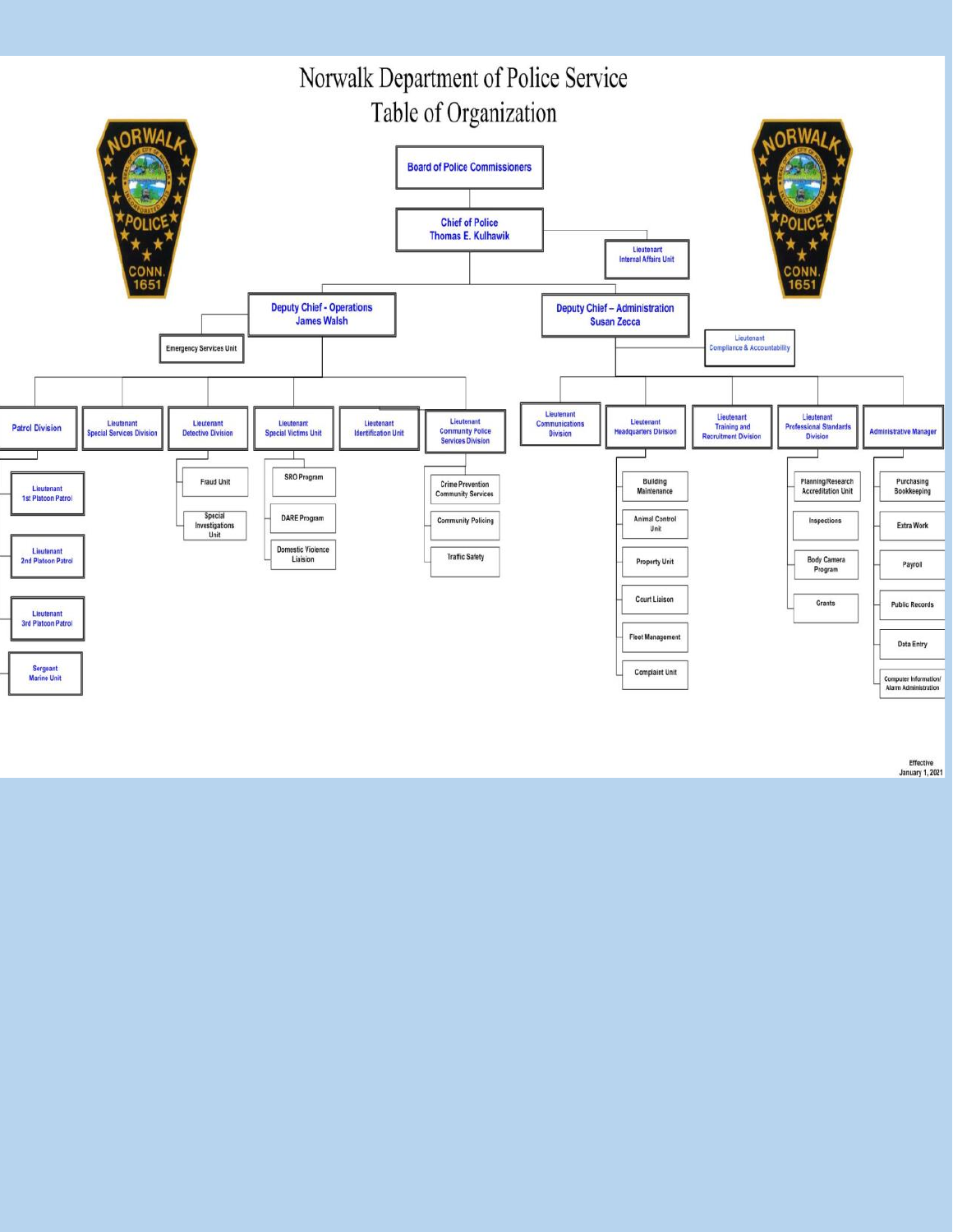### **City of Norwalk Board of Police Commissioners**

**Honorable Harry W. Rilling**

Mayor

**Fran Collier Clemmons** Commissioner

> **Kelly Staniti** Commissioner

# **Norwalk Police Department Command Staff**

### **Chief Thomas Kulhawik**

Chief of Police Appointed Chief in 2008

### **Deputy Chief Susan Zecca**

Deputy Chief of Police Appointed in 2013

### **Deputy Chief James Walsh**

Deputy Chief of Police Appointed 2018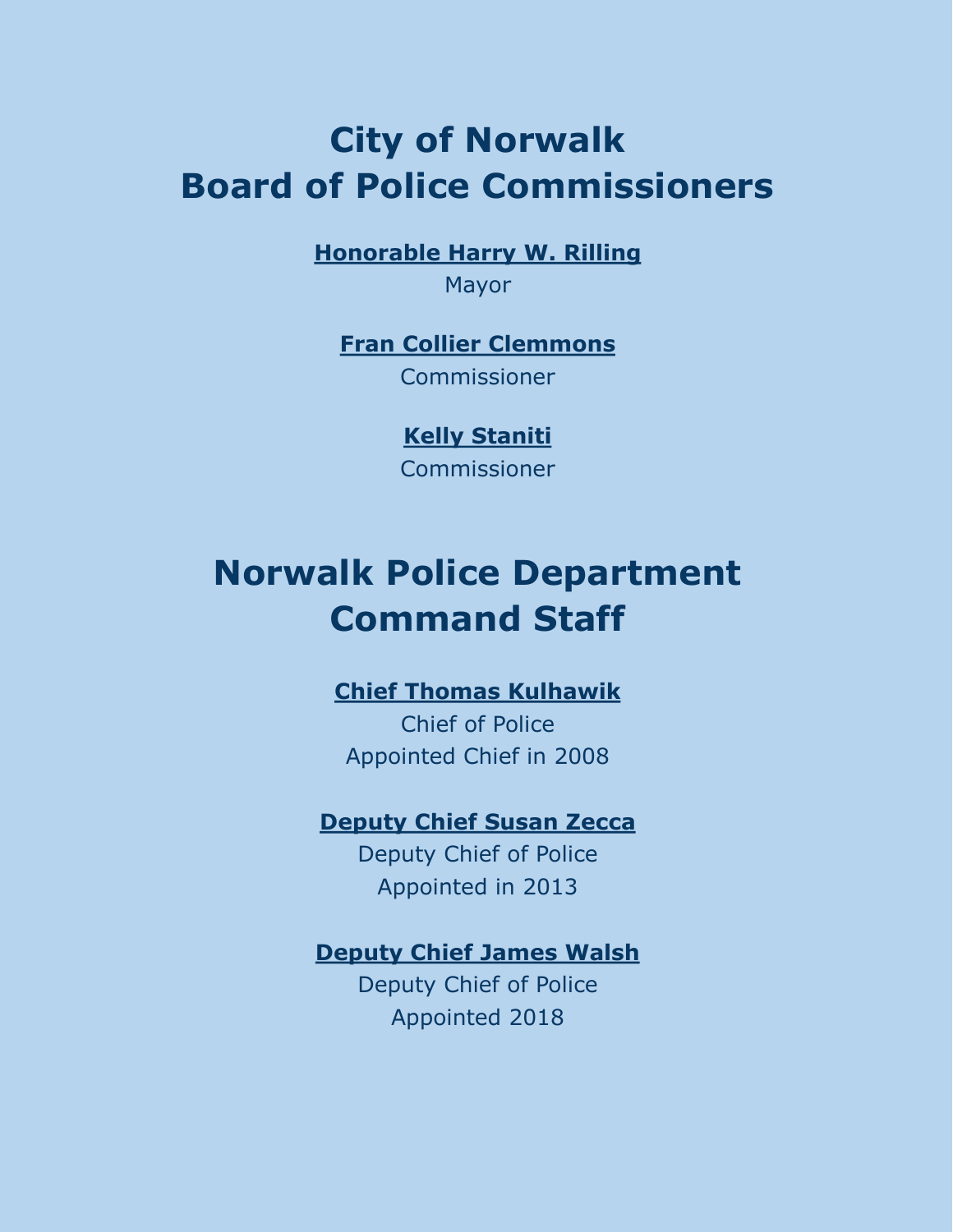# **Sworn Personnel Seniority List**

| <b>RANK</b>         | <b>NAME</b>            | <b>APPOINTED</b> | <b>RANK APPOINTED</b> |
|---------------------|------------------------|------------------|-----------------------|
| Chief               | Kulhawik, Thomas       | $07 - 29 - 83$   | $07 - 12 - 12$        |
| Deputy Chief        | Zecca, Susan           | $07 - 07 - 88$   | $03 - 22 - 13$        |
| <b>Deputy Chief</b> | Walsh, James           | 07-07-88         | $06 - 28 - 18$        |
| Lieutenant          | Resnick, Paul          | $10-10-83$       | $11 - 22 - 01$        |
| Lieutenant          | Lowe, William          | $10 - 27 - 88$   | $02 - 21 - 07$        |
| Lieutenant          | Cunningham, Brian      | $10 - 15 - 92$   | $10 - 02 - 08$        |
| Lieutenant          | Mattera, Thomas        | $09 - 25 - 80$   | $10 - 02 - 08$        |
| Lieutenant          | John, Praveen          | 09-23-91         | $07 - 23 - 09$        |
| Lieutenant          | Weisgerber, Arthur     | 09-19-88         | $08 - 02 - 12$        |
| Lieutenant          | Lepore, Marc           | 05-09-96         | $09 - 06 - 12$        |
| Lieutenant          | O'Connor, David        | $07 - 10 - 86$   | $03 - 22 - 13$        |
| Lieutenant          | Lepore, Melissa        | $10 - 01 - 98$   | $10-31-13$            |
| Lieutenant          | Roncinske, Thomas      | $04 - 10 - 89$   | $02 - 27 - 15$        |
| Lieutenant          | <b>Blake, Terrence</b> | $10 - 01 - 98$   | $07 - 16 - 15$        |
| Lieutenant          | Hume, Bruce            | $03 - 05 - 81$   | $02 - 01 - 17$        |
| Lieutenant          | Zwickler, Jared        | $02 - 05 - 10$   | $12 - 20 - 18$        |
| Lieutenant          | Dinho, Joseph          | $10 - 18 - 07$   | $11 - 24 - 20$        |
| Sergeant            | Lapak, Peter           | $03 - 02 - 78$   | 08-16-99              |
| Sergeant            | Moquin, Joseph         | $11 - 18 - 93$   | $03 - 27 - 03$        |
| Sergeant            | Young, Lee             | $10 - 15 - 92$   | $04 - 21 - 08$        |
| Sergeant            | Kalmanides, Stefanos   | 04-29-99         | $08 - 20 - 08$        |
| Sergeant            | Sedlock, Drew          | $11 - 27 - 00$   | $10 - 02 - 08$        |
| Sergeant            | Proudfoot, Jeffrey     | $01 - 09 - 97$   | 08-06-09              |
| Sergeant            | Fern, Thomas           | 03-08-90         | $01 - 27 - 11$        |
| Sergeant            | Calise, Salvatore      | 08-01-96         | $06 - 23 - 11$        |
| Sergeant            | Gulino, Sofia          | $07 - 15 - 04$   | $04 - 19 - 12$        |
| Sergeant            | Scanlan, Jason         | $11 - 27 - 00$   | $09 - 06 - 12$        |
| Sergeant            | Fonseca, Rafael        | $11 - 27 - 00$   | $04 - 01 - 13$        |
| Sergeant            | Tolnay, Alex           | 04-29-99         | $10-31-13$            |
| Sergeant            | Scully, Gregg          | 04-29-99         | $10-31-13$            |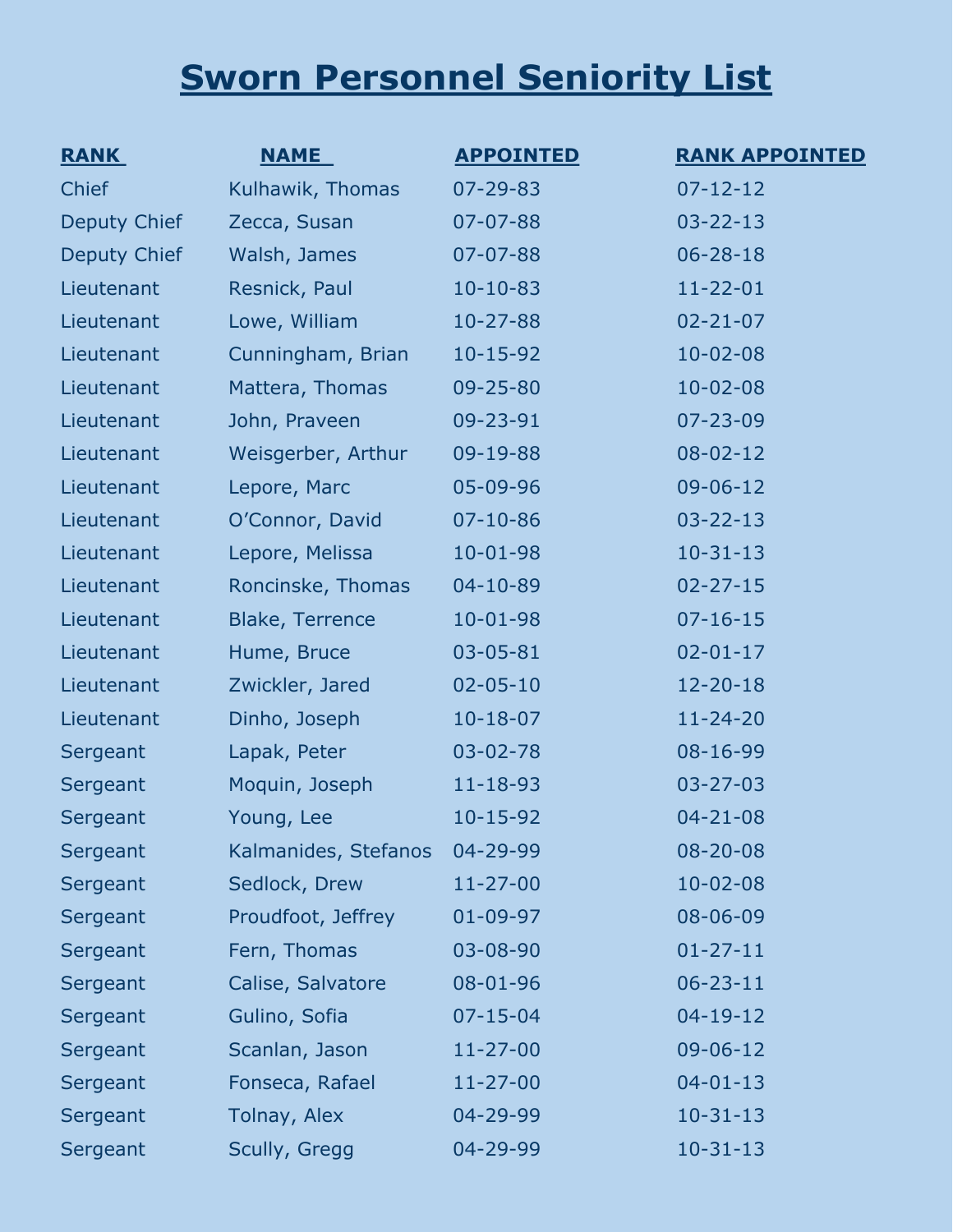# **Sworn Personnel Seniority List**

| <b>RANK</b>      | <b>NAME</b>              | <b>APPOINTED</b> | <b>RANK APPOINTED</b> |
|------------------|--------------------------|------------------|-----------------------|
| Sergeant         | Markert, Kevin           | 09-30-04         | $01 - 27 - 14$        |
| Sergeant         | Sherry, Shannon          | 09-30-04         | $04 - 24 - 14$        |
| Sergeant         | Orr, David               | $07 - 19 - 01$   | $04 - 24 - 14$        |
| Sergeant         | Kruger, Garrett          | $09 - 22 - 05$   | $02 - 27 - 15$        |
| Sergeant         | White, Peter             | $11 - 18 - 93$   | $02 - 27 - 15$        |
| Sergeant         | Paulino, Nathaniel       | $02 - 16 - 06$   | $01 - 28 - 16$        |
| Sergeant         | Mosher, James            | $07 - 15 - 04$   | $01 - 28 - 16$        |
| Sergeant         | Evarts, Ryan             | $05 - 18 - 06$   | $10 - 01 - 16$        |
| Sergeant         | DeLallo, Richard         | $10 - 04 - 07$   | $02 - 01 - 17$        |
| Sergeant         | Bisceglie, Justin        | $04 - 03 - 08$   | $03 - 02 - 17$        |
| Sergeant         | Podgorski, Tomasz        | $06 - 28 - 12$   | $12 - 20 - 18$        |
| Sergeant         | Zwillich, Robert         | $09 - 17 - 17$   | $05 - 16 - 19$        |
| Sergeant         | Cisero, Dominick         | 09-30-04         | $11 - 24 - 20$        |
| <b>Detective</b> | Maloney, William         | $07 - 21 - 83$   | $01 - 26 - 89$        |
| <b>Detective</b> | Thompson, James          | $07 - 07 - 88$   | $09 - 21 - 06$        |
| <b>Detective</b> | Marquis, Timothy         | $11 - 27 - 00$   | $10 - 02 - 08$        |
| <b>Detective</b> | Lapak, Kristina          | 02-25-99         | $06 - 23 - 11$        |
| <b>Detective</b> | Hudyma, David            | $07 - 15 - 04$   | $12 - 22 - 11$        |
| <b>Detective</b> | Serio, Daniel            | $04 - 17 - 08$   | $09 - 06 - 12$        |
| <b>Detective</b> | Taranto, John            | $07 - 15 - 04$   | $10-31-13$            |
| <b>Detective</b> | Imparato, Christopher    | $02 - 05 - 09$   | $04 - 24 - 14$        |
| <b>Detective</b> | Fitzmaurice, Daniel      | 09-30-04         | $04 - 24 - 14$        |
| <b>Detective</b> | Downer, Courtney         | $02 - 25 - 99$   | $10 - 23 - 14$        |
| <b>Detective</b> | Kougioumtzidis, Nikolaos | $02 - 16 - 06$   | $07 - 16 - 15$        |
| <b>Detective</b> | Sura, John               | $11 - 10 - 11$   | $10 - 01 - 16$        |
| <b>Detective</b> | Collins, Brendan         | $08 - 09 - 07$   | $03 - 02 - 17$        |
| <b>Detective</b> | English, Patrick         | $01 - 17 - 08$   | $03 - 02 - 17$        |
| <b>Detective</b> | Pugliese, Michael        | $09 - 20 - 12$   | $02 - 28 - 19$        |
| <b>Detective</b> | Taylor, Lindsey          | $12 - 28 - 15$   | $12 - 19 - 19$        |
| <b>Detective</b> | Ribisl, Richard          | $03 - 30 - 12$   | $11 - 24 - 20$        |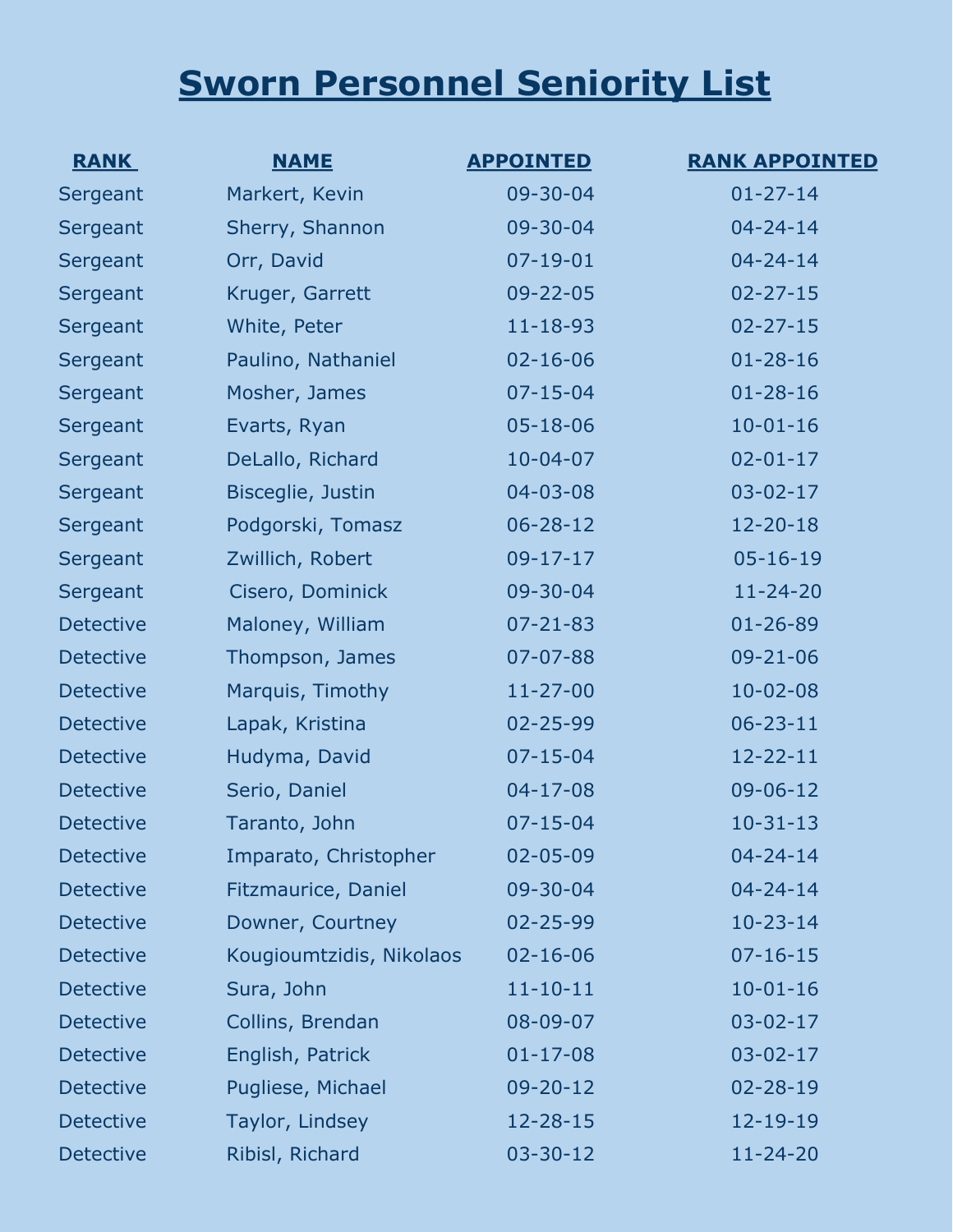# **Sworn Personnel by Seniority**

|     | <b>OFFICER</b>                  | <b>APPOINTED</b> |     | <b>OFFICER</b>                  | <b>APPOINTED</b> |
|-----|---------------------------------|------------------|-----|---------------------------------|------------------|
| 1.  | Zavodjancik, William            | $07 - 23 - 81$   | 32. | Lovallo, Bruce                  | $01 - 17 - 08$   |
| 2.  | Silva, Michael                  | $08 - 21 - 87$   | 33. | Rodriguez, Julio                | 04-03-08         |
| 3.  | Williams, Carl                  | $04 - 21 - 88$   | 34. | Monteleone, Domenic             | 04-03-08         |
| 4.  | Tiani, Larry                    | 09-19-88         | 35. | Castaldi, Robert                | $04 - 17 - 08$   |
| 5.  | Cote, Michael                   | 11-02-89         | 36. | McSalley, Michelle              | 12-05-08         |
| 6.  | <b>Ouellette, Russell</b>       | 09-23-91         | 37. | Sefcik, Daniel                  | 02-05-09         |
| 7.  | Daley, George                   | $10 - 15 - 92$   | 38. | Montanez, Richard               | 02-05-09         |
| 8.  | Vetare, David                   | $10 - 15 - 92$   | 39. | Van Rensburg, Francois 02-05-09 |                  |
| 9.  | Kovlakas, Anastasios            | $10 - 15 - 92$   | 40. | Lipeika, Kyle                   | 02-05-09         |
| 10. | Delgado, Hector                 | $11 - 18 - 93$   | 41. | Matsen, William                 | 02-05-09         |
| 11. | Billingslea, Monica             | $11 - 18 - 93$   | 42. | Smith, Terrance                 | 02-05-09         |
| 12. | Suda, Mark                      | $11 - 18 - 93$   | 43. | Proto, Louis                    | 02-05-09         |
| 13. | Jaeger, Stephen                 | 04-04-96         | 44. | Salley, Jeremy                  | 02-05-09         |
| 14. | Deak, Bryan                     | $01 - 09 - 97$   | 45. | Mulkern, Adam                   | 09-04-09         |
| 15. | Haggerty, John                  | $01 - 09 - 97$   | 46. | Sgritta, Christopher            | $10 - 13 - 09$   |
| 16. | Holms, Christopher              | $01 - 09 - 97$   | 47. | Zavitz, Jon                     | $10 - 13 - 09$   |
| 17. | Sixto, Jean-Maxime              | $01 - 09 - 97$   | 48. | Nash, Jermaine                  | $02 - 05 - 10$   |
| 18. | Nieves, David                   | 02-25-99         | 49. | Anderson, Scott                 | $03 - 25 - 10$   |
| 19. | Giannattasio, Louie             | 02-25-99         | 50. | Velazquez, Ramon                | $10 - 14 - 10$   |
| 20. | DePanfilis, Anthony             | 02-25-99         | 51. | Luciano, Steven                 | $10 - 14 - 10$   |
| 21. | Vento, Corey                    | $11 - 27 - 00$   | 52. | Taborda, Felipe                 | $10 - 14 - 10$   |
| 22. | Boyd, Tyrone                    | $11 - 27 - 00$   | 53. | Dascola, Nicholas               | $10 - 19 - 10$   |
| 23. | Goñez, Vidal                    | 09-30-04         | 54. | Mogollon, Javier                | $02 - 07 - 11$   |
| 24. | Peterson, David                 | $07 - 28 - 05$   | 55. | Robertson, Neil                 | $02 - 07 - 11$   |
| 25. | Mancini, Andrew                 | 12-22-05         | 56. | Serrano, Luis                   | $02 - 07 - 11$   |
| 26. | Sellas, Michael                 | $07 - 06 - 06$   | 57. | Shoenthal, Kevin                | $04 - 07 - 11$   |
| 27. | Wright, James                   | 03-08-07         | 58. | DeMott, Gabriel                 | $04 - 07 - 11$   |
| 28. | Paulemon, Shoubert              | $06 - 14 - 07$   | 59. | Mancini, Michael                | $07 - 07 - 11$   |
| 29. | Wasilewski, Christopher08-09-07 |                  | 60. | Barrett, Brian                  | $07 - 07 - 11$   |
| 30. | Bell, John                      | $08 - 09 - 07$   | 61. | Holmes, Richard                 | $09 - 30 - 11$   |
| 31. | Kalamaras, Thomas               | $10 - 04 - 07$   | 62. | Lee, Owen                       | $11 - 10 - 11$   |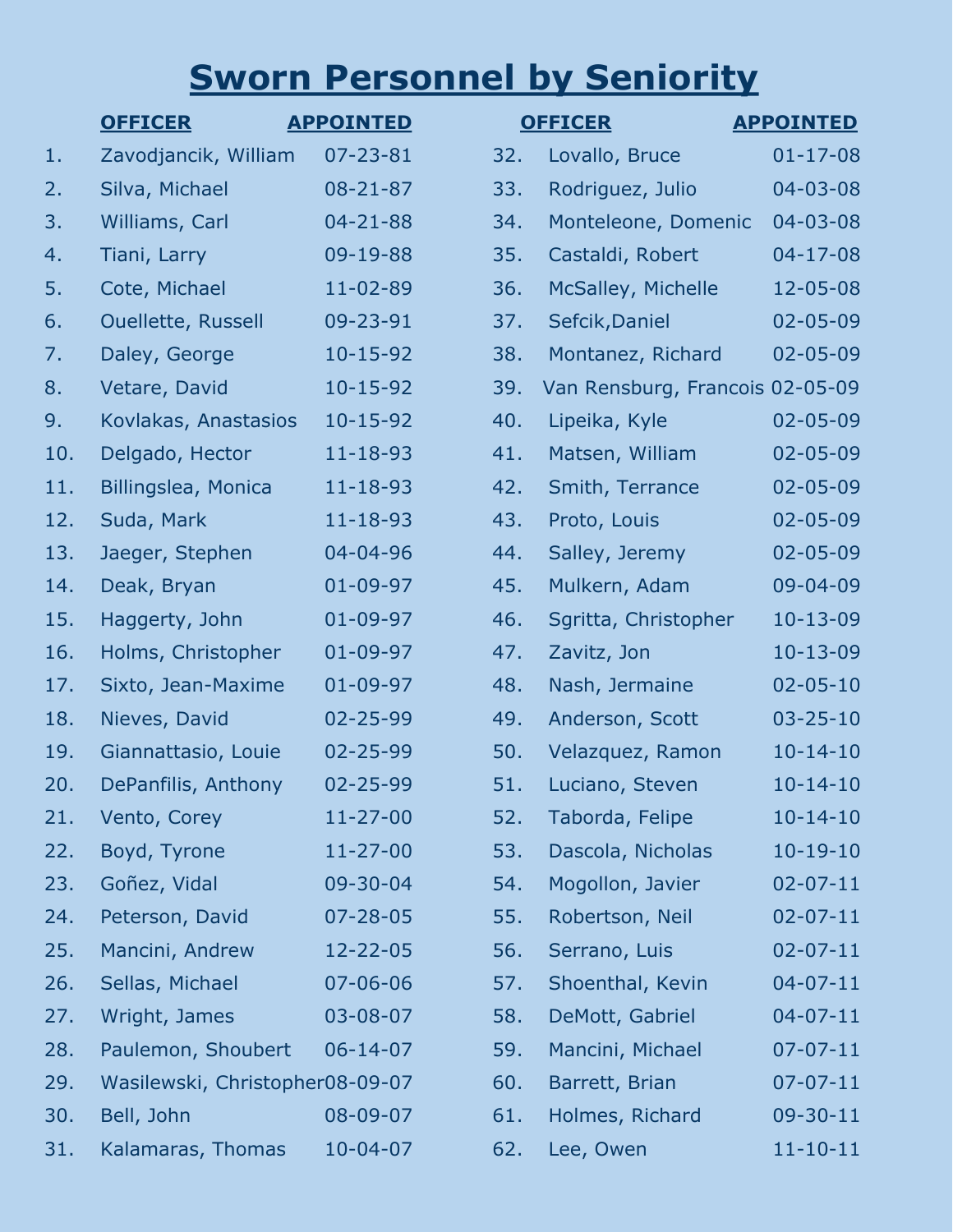# **Sworn Personnel by Seniority**

|     | <b>OFFICER</b>                    | <b>APPOINTED</b> |      | <b>OFFICER</b>                  | <b>APPOINTED</b> |
|-----|-----------------------------------|------------------|------|---------------------------------|------------------|
|     |                                   |                  |      |                                 |                  |
| 63. | Abruzzini, Cornell 0              | $01 - 17 - 12$   | 94.  | Claver-Obinna, Kennedy 10-19-15 |                  |
| 64. | Busch, David                      | $01 - 17 - 12$   | 95.  | Gonzalez, Edgar                 | $12 - 28 - 15$   |
| 65. | DiMeglio, Michael                 | $01 - 17 - 12$   | 96.  | Laudano, Sara                   | $12 - 28 - 15$   |
| 66. | Versace, Kevin                    | $03 - 30 - 12$   | 97.  | Barron, James                   | $03 - 24 - 16$   |
| 67. | Geismar, David                    | $04 - 09 - 12$   | 98.  | Hamm, Brian                     | $05 - 05 - 16$   |
| 68. | Wargo, Paul                       | $04 - 09 - 12$   | 99.  | Martinez, Ariel                 | $05 - 05 - 16$   |
| 69. | Frattaroli, Joseph                | $10 - 01 - 12$   | 100. | Acosta, Jaime                   | $05 - 05 - 16$   |
| 70. | Tejada, Ramon                     | $10 - 01 - 12$   |      | 101. Seitz, Richard             | $06 - 27 - 16$   |
| 71. | Green, Andrew                     | $10 - 25 - 12$   |      | 102. Kassimis, Christopher      | $09 - 26 - 16$   |
| 72. | Bryce, Akeem                      | $12 - 20 - 12$   |      | 103. Yang, James                | $09 - 26 - 16$   |
| 73. | del Pino, Anthony                 | $12 - 20 - 12$   |      | 104. Yenkelum, Cortney          | $03 - 30 - 17$   |
| 74  | Martino, Joseph                   | $01 - 31 - 12$   |      | 105. Avila, Joshua              | $03 - 30 - 17$   |
| 75. | Cowf, Stephen                     | $02 - 28 - 13$   |      | 106. Howard, Stephanie          | $06 - 29 - 17$   |
| 76. | Figueroa, Nelson                  | $04 - 03 - 13$   |      | 107. DeVito, Ralph              | $06 - 29 - 17$   |
| 77. | Nyquist, Georgia                  | $05 - 02 - 13$   |      | 108. Ortiz, Tiffany             | $10-19-17$       |
| 78. | Nyquist, Matthew                  | $07 - 25 - 13$   |      | 109. Curran, Kristen            | $02 - 21 - 19$   |
| 79. | Singh, Taranjit                   | $07 - 25 - 13$   |      | 110. Crawford, Brent            | 12-06-19         |
| 80. | Garbera, Theodore                 | $08 - 29 - 13$   |      | 111. Sauer, Matthew             | 12-06-19         |
| 81. | Petrafesa, John                   | $01 - 23 - 14$   |      | 112. Amparo, Rawlin             | $04 - 23 - 20$   |
| 82. | Gay, Elizabeth                    | $01 - 23 - 14$   |      | 113. Equi, Taylor               | $06 - 08 - 20$   |
| 83. | Prada, Kimberly                   | $01 - 23 - 14$   |      | 114. Mitchell, Matthew          | $06 - 08 - 20$   |
| 84. | Vazquez, Daniel                   | $01 - 23 - 14$   |      |                                 |                  |
| 85. | Haddy, Kelly                      | $06 - 26 - 14$   |      |                                 |                  |
| 86. | Roncinske, Andrew                 | $06 - 30 - 14$   |      |                                 |                  |
| 87. | Macaluso, Joseph                  | $10 - 14 - 14$   |      |                                 |                  |
| 88. | Arvanitakis, Konstantine 03-26-15 |                  |      |                                 |                  |
| 89. | Colletto, Jake                    | $03 - 26 - 15$   |      |                                 |                  |
| 90. | Silva, Jose                       | $03 - 26 - 15$   |      |                                 |                  |
| 91. | Lusniak, Jason                    | $09 - 03 - 15$   |      |                                 |                  |
| 92. | Torreso, Keith                    | $09 - 25 - 15$   |      |                                 |                  |
| 93. | Aldarondo, Raul                   | $10-19-15$       |      |                                 |                  |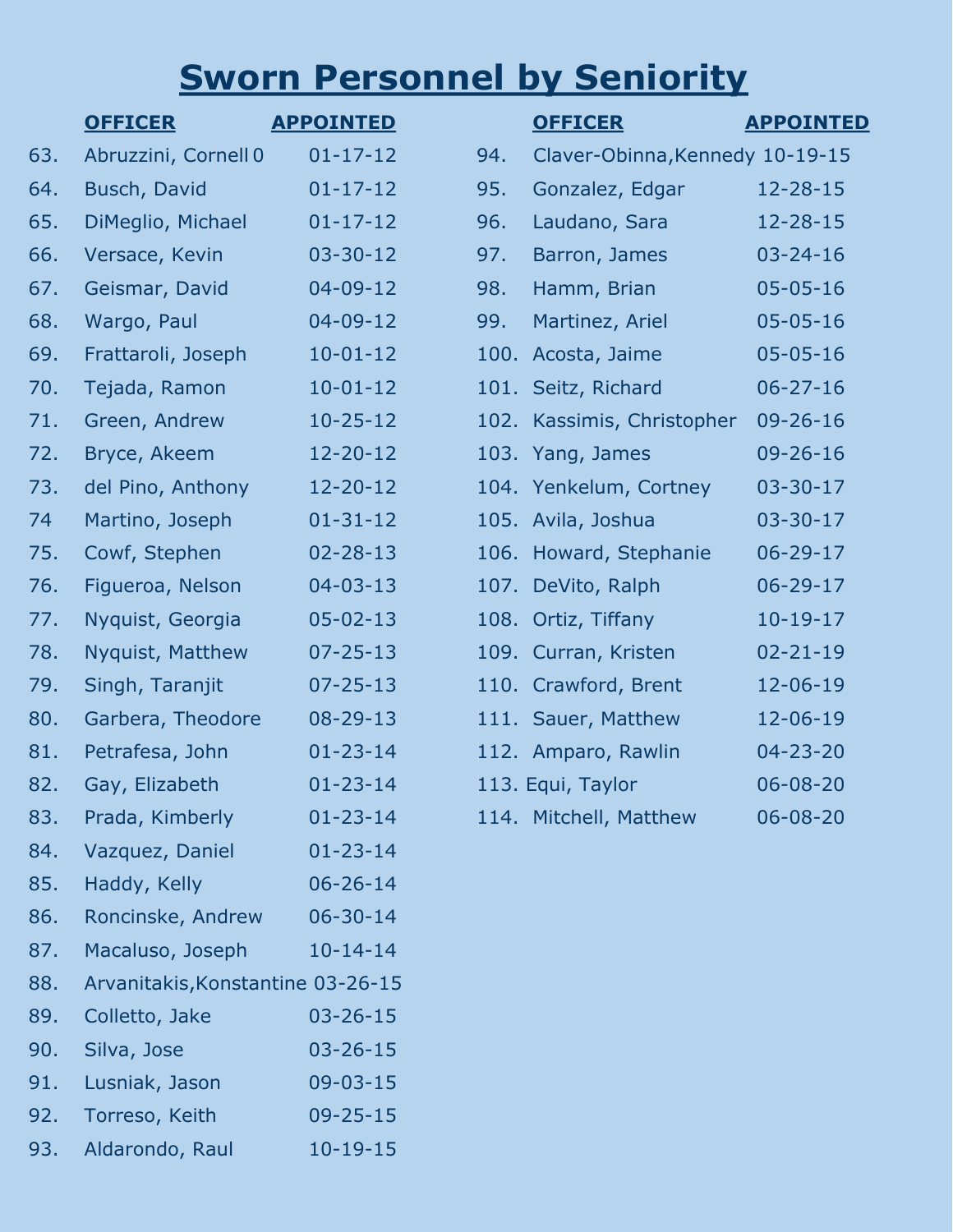# **2020 Sworn Personnel Changes**

### **New Officers**

| <b>Officer Rawlin Amparo</b>                                                       | 04-23-2020       |
|------------------------------------------------------------------------------------|------------------|
| <b>Officer Taylor Equi</b>                                                         | 06-08-2020       |
| <b>Officer Matthew Mitchell</b>                                                    | 06-08-2020       |
| <b>Promotions</b>                                                                  |                  |
| Sergeant Joseph Dinho to Lieutenant                                                | 11-24-2020       |
| Detective Domenic Cisero to Sergeant                                               | 11-24-2020       |
| <b>Officer Richard Ribisl to Detective</b>                                         | 11-24-2020       |
| <b>Retirements</b>                                                                 |                  |
| <b>Officer Kenny Fludd</b><br>Norwalk Police Department 3/10/1988-3/10/2020        | 03-10-2020       |
| <b>Officer Melissa Lee</b><br>Norwalk Police Department 4/10/1989-4/1/2020         | $04 - 01 - 2020$ |
| <b>Officer Timothy Blasko</b><br>Norwalk Police Department 10/31/2009-11/01/2020   | 11-01-2020       |
| <b>Officer Christina Capela</b><br>Norwalk Police Department 10/13/2009-10/13/2020 | 10-13-2020       |
| <b>Officer Kelly Hollister</b><br>Norwalk Police Department 06/28/2012-10/20/2020  | 10-20-2020       |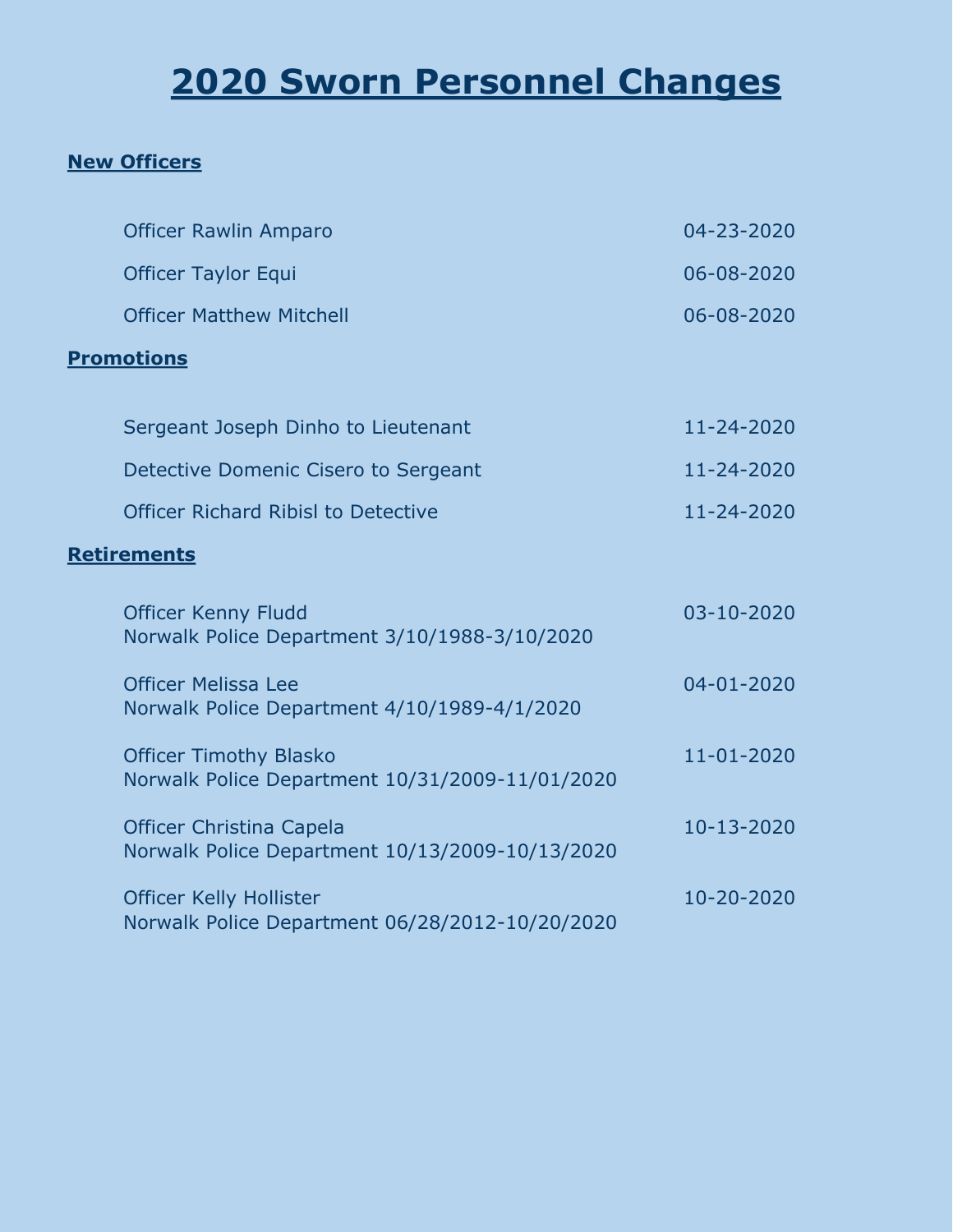### **In Memoriam**

#### **Deaths—Active Duty**



**Officer Cesar Ramirez** 01-21-2020 Norwalk Police Department 10/8/1987-1/21/2020

#### **Deaths—Retired**

| <b>Retired Detective Charles Mansfield</b><br>Norwalk Police Department 12/26/1952-1/1/1976 | $01 - 26 - 2020$ |
|---------------------------------------------------------------------------------------------|------------------|
| <b>Retired Lieutenant Frank Pinto</b><br>Norwalk Police Department 12/1/1969-8/22/1987      | $02 - 6 - 2020$  |
| <b>Retired Officer Frank Tyszka</b><br>Norwalk Police Department 1/4/1974-4/20/1987         | 05-01-2020       |
| <b>Retired Detective George Ziegler</b><br>Norwalk Police Department 2/6/1978 retirement    | 05-06-2020       |
| Retired Sergeant Jay Brundage<br>Norwalk Police Department 11/1/1961-8/23/1980              | 06-03-2020       |
| <b>Retired Lieutenant Ronald Chase</b><br>Norwalk Police Department 11/4/1971-11/4/2001     | 09-26-2020       |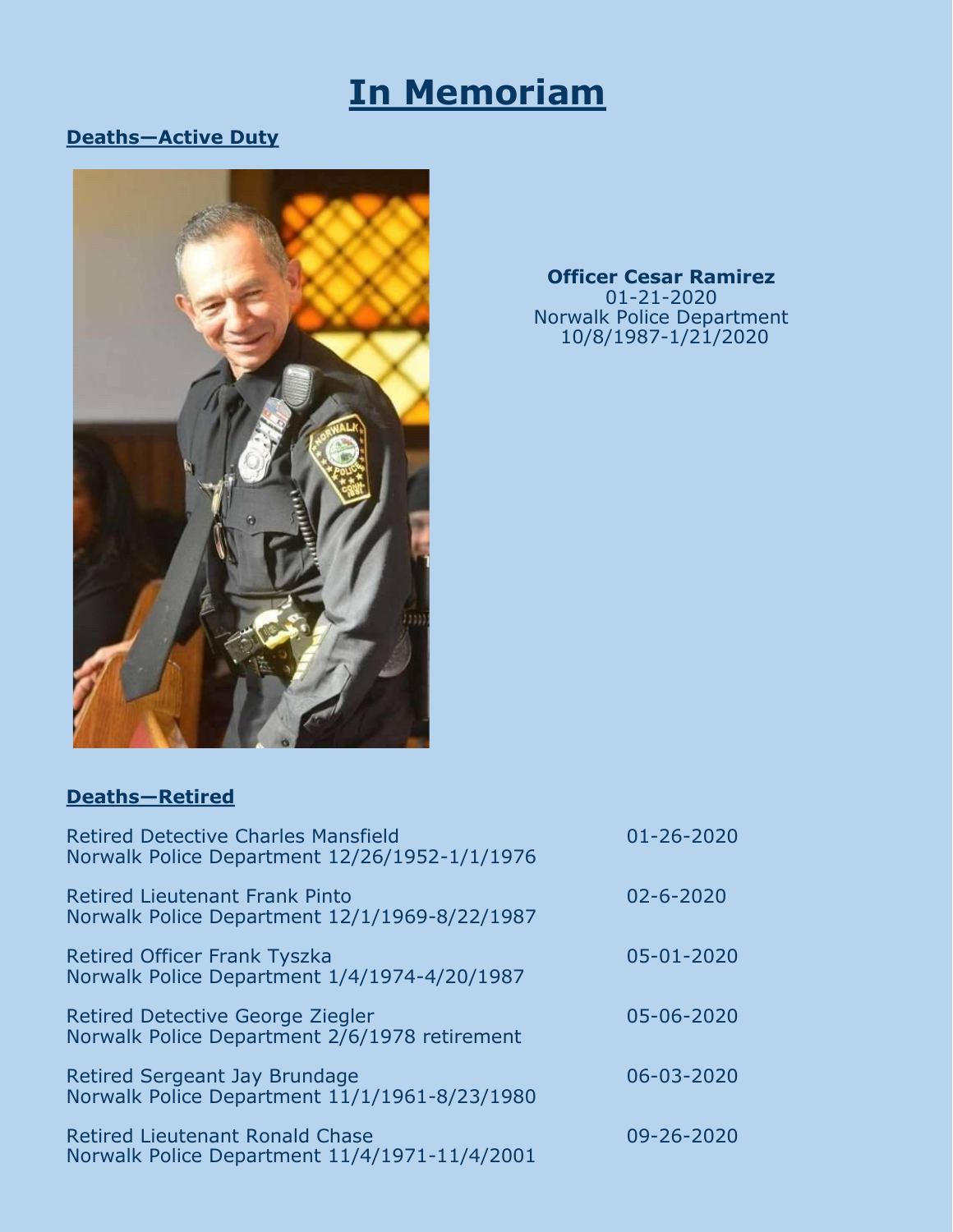# **2020 Civilian Personnel Changes**

#### **New Hires**

|                 | Andrew Hines - Dispatch                                                | $8 - 20 - 2020$ |
|-----------------|------------------------------------------------------------------------|-----------------|
| <b>Transfer</b> |                                                                        |                 |
|                 | Alexi Pennoyer - Dispatch to Kennel Manager                            | $12 - 28 - 20$  |
|                 | <b>Retirements</b>                                                     |                 |
|                 | <b>Nancy Acevedo</b><br>Norwalk Police Department 4/1/1997-10/9/2020   | 10-9-2020       |
|                 | Evelyn Afable<br>Norwalk Police Department 5/14/1984-10/9/2020         | 10-9-2020       |
|                 | <b>Rick Duddie</b><br>Norwalk Police Department 3/30/1988-10/9/2020    | 10-9-2020       |
|                 | <b>William Flynn</b><br>Norwalk Police Department 9/30/1982-10/09/2020 | 10-9-2020       |
|                 | Eva Gutierrez<br>Norwalk Police Department 8/9/1982-10/9/2020          | 10-9-2020       |
|                 | Iliana Navarro<br>Norwalk Police Department 8/15/2005-10/9/2020        | 10-9-2020       |
|                 | Jim Wrinn<br>Norwalk Police Department 5/5/2000-10/9/2020              | 10-9-2020       |
|                 |                                                                        |                 |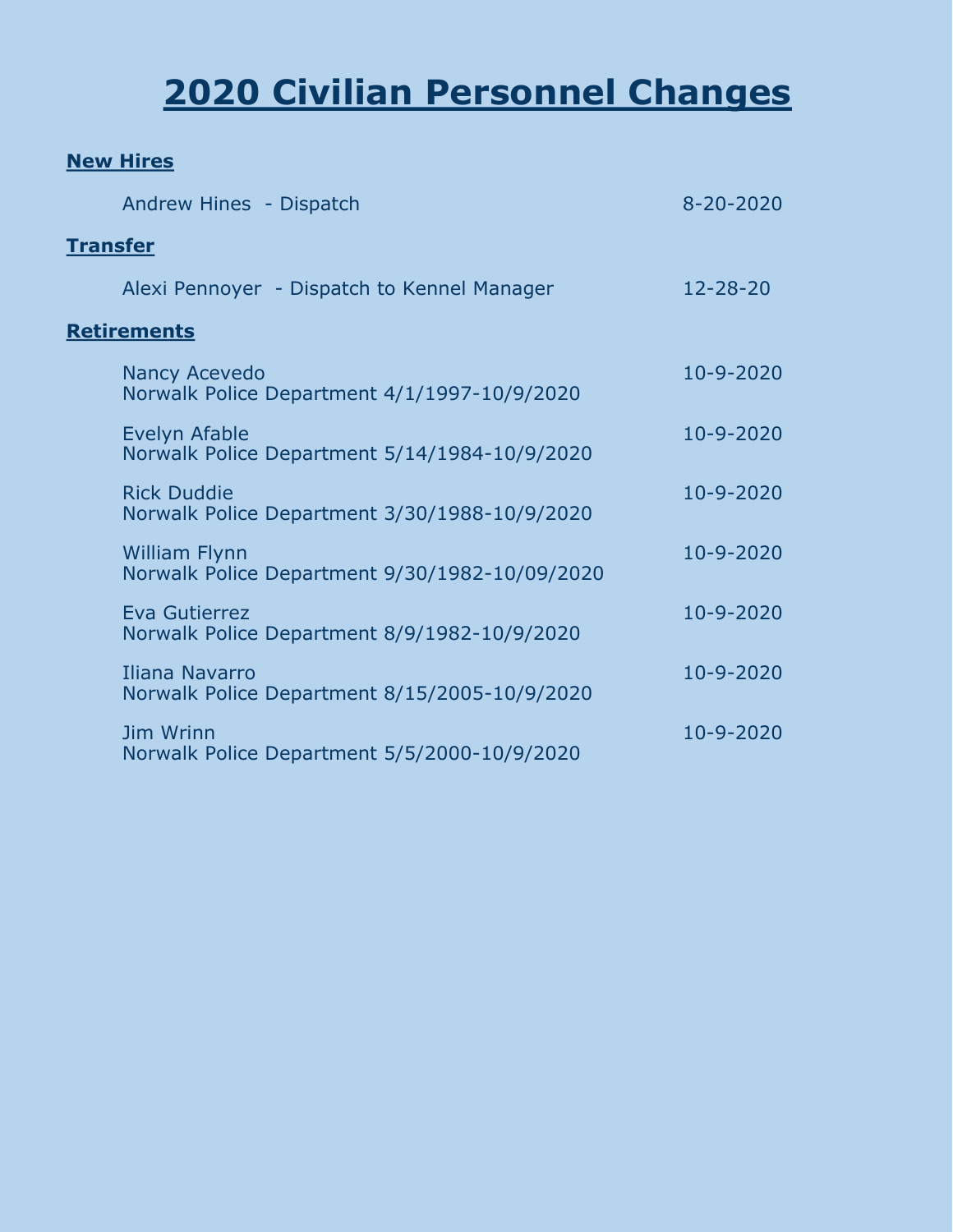#### **January**

#### NO OFFICER OF THE MONTH

#### **February**

#### **Officer David Busch & Officer George Daley**

On February 8, 2020, Officers responded to the Fairfield Avenue/Interstate 95 overpass of a suicidal male threatening to jump onto the highway in a suicide attempt. Units responded to the scene and located an individual threatening to jump. Officers George Daley and David Busch quickly coordinated over the radio to have the State Police to stop traffic below him, and began a dialogue with the individual to persuade him not to jump and climb back over the fence. Officers Busch and Daley engaged the individual and after several minutes they were able to deescalate the situation and the suicidal person walked to both officers. Upon his surrender, he was transported to Norwalk Hospital for a psychiatric evaluation. Officers David Busch and George Daley both displayed calm professionalism in dealing with a volatile situation that led to saving a person's life.

#### **March**

NO OFFICER OF THE MONTH

#### **April**

#### **Detective Daniel Fitzmaurice & Detective John Taranto**

On April 2nd, 2020, a 70 year old individual was reported missing. He was last seen when he was discharged from the Norwalk Hospital. Detective Fitzmaurice and Detective John Taranto was assigned to the follow up investigation. They painstakingly reviewed video evidence obtained from transit busses, conducted interviews, and researched his last known location. Detective Taranto and Detective Taranto did an outstanding job in developing leads and working with other law enforcement agencies and the transit district to successfully locate the endangered individual.

#### **May**

#### **Sergeant Peter Lapak & Officer Mike Silva**

On May 6th, 2020, Sergeant Peter Lapak and Officer Mike Silva responded to a report of a sinking vessel. It was reported that the vessel was taking on water at a rapid rated. The USGG and Norwalk Fire Department was on scene was unable to reach to the vessel due to the shallowness of the reef. Sergeant Lapak and Officer Silva used their skills and expertise to craft a method using their stern anchor to lift their engines out to float their boat to the sinking vessel to assist the two individuals to safety on the police boat. They maneuvered away and lowered their engines to transport the parties to stay warm. They exhibited bravery in contending with 20MPH winds and four-five foot swells which endangered everyone involved. Sergeant Lapak and Officer Silva help to save two individual lives.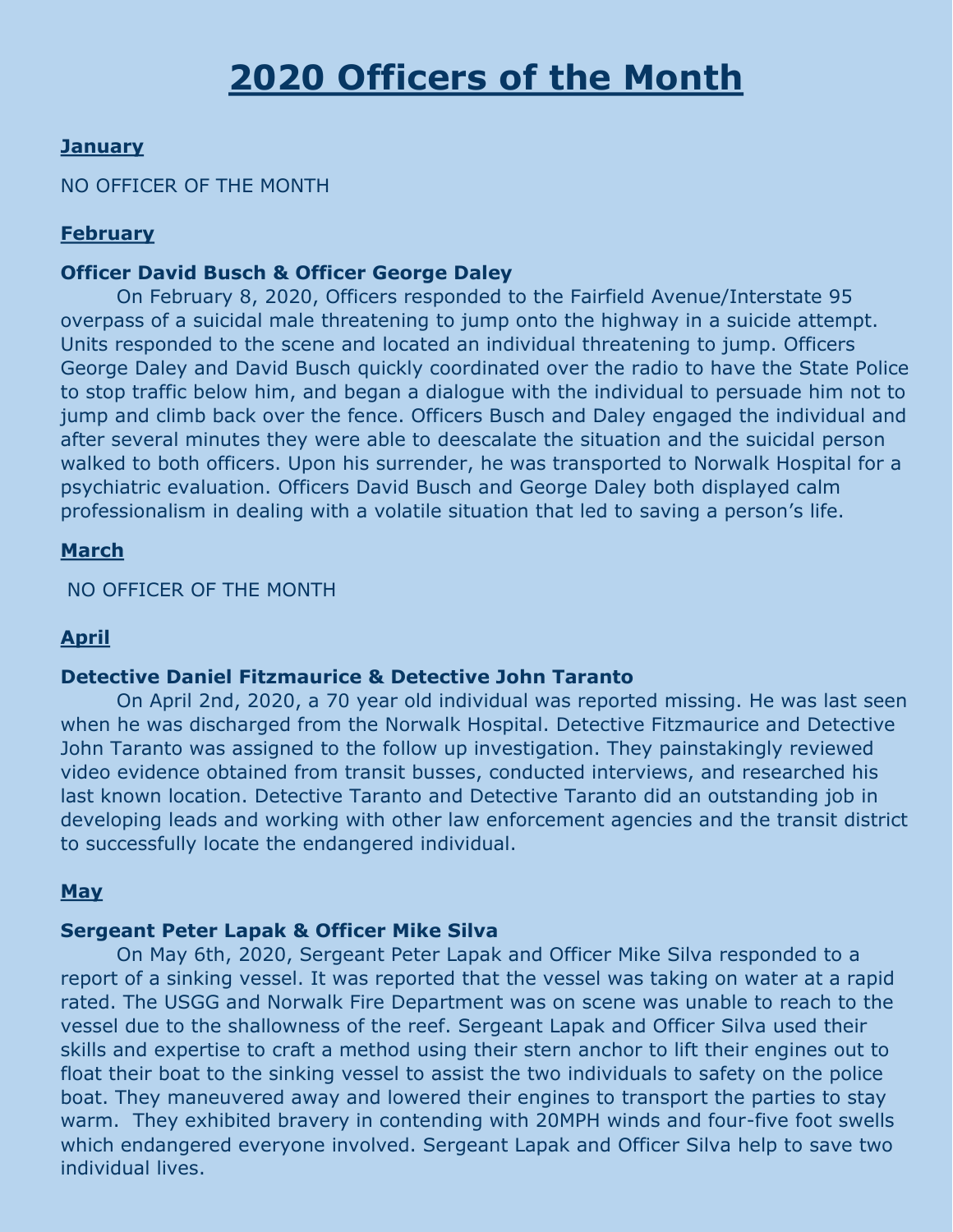### **2020 Officers of the Month**

#### **May (Continued)**

#### **Officer Brent Crawford**

On May 27tth, 2020, Officer Crawford observed a van with Florida plates occupied by three individuals in the Walmart parking lot on Connecticut Avenue. As Officer Crawford passed by he smelled burnt marijuana and heard one occupant make a comment that aroused his suspicions. As a result of his investigation and interviews, Officer Crawford seized a loaded handgun from the rear passenger seat, an unloaded rifle, three machetes, other sharp weapons and 131.5 grams of marijuana. Officer Crawford's great investigatory skills resulted in the removal of a number of weapons, contraband and the arrest of two individuals whose motives for possessing all the weapons was not known.

#### **June**

#### NO OFFICER OF THE MONTH

#### **July**

#### **Sergeant Garrett Kruger & Officer Gabe DeMott**

On July 9, 2020, Sergeant Garrett Kruger and Officer DeMott were dispatched to a suspicious person walking around and yelling at the end of Second Street near the east side of Norwalk Harbor. Prior to their arrival, a caller reported that the individual had entered the water and submerged out of sight. Sergeant Kruger and Office DeMott entered the water in attempt to locate the individual. While in chest high water Kruger located the victim and both officers were able to pull the victim to dry land. They discovered that the subject had no pulse and was not breathing. Officers began life saving measures by administering CPR. The subject was transported to Norwalk Hospital where he was treated for three days, but unfortunately died as a result of the drowning. Despite the tragic death of this subject Officer DeMott and Sergeant Kruger did not hesitate to place themselves in a precarious situation to save a life of a subject whom was suffering from psychiatric issues and drug dependency.

#### **August**

**Officer Jean Max Sixto, Officer Theodore Garbera, Officer Raul Aldarondo, Officer Andrew Roncinske, Officer Anthony del Pino, & Officer James Barron** On August 25th, 2020, police were dispatched to the Hilton Garden Inn on Main Avenue on a report of two persons stabbed. Officers Garbera and Aldarondo provided immediate life-saving aid to the victims while gathering information on the suspect who fled the scene. Based on limited information, Officer Sixto was able to immediately identify the suspect involved based on his extensive professional knowledge of the City of Norwalk. Officers Roncinske, del Pino and Barron conducted a search of South Norwalk area and were able to located and arrest the suspect several hours after the incident.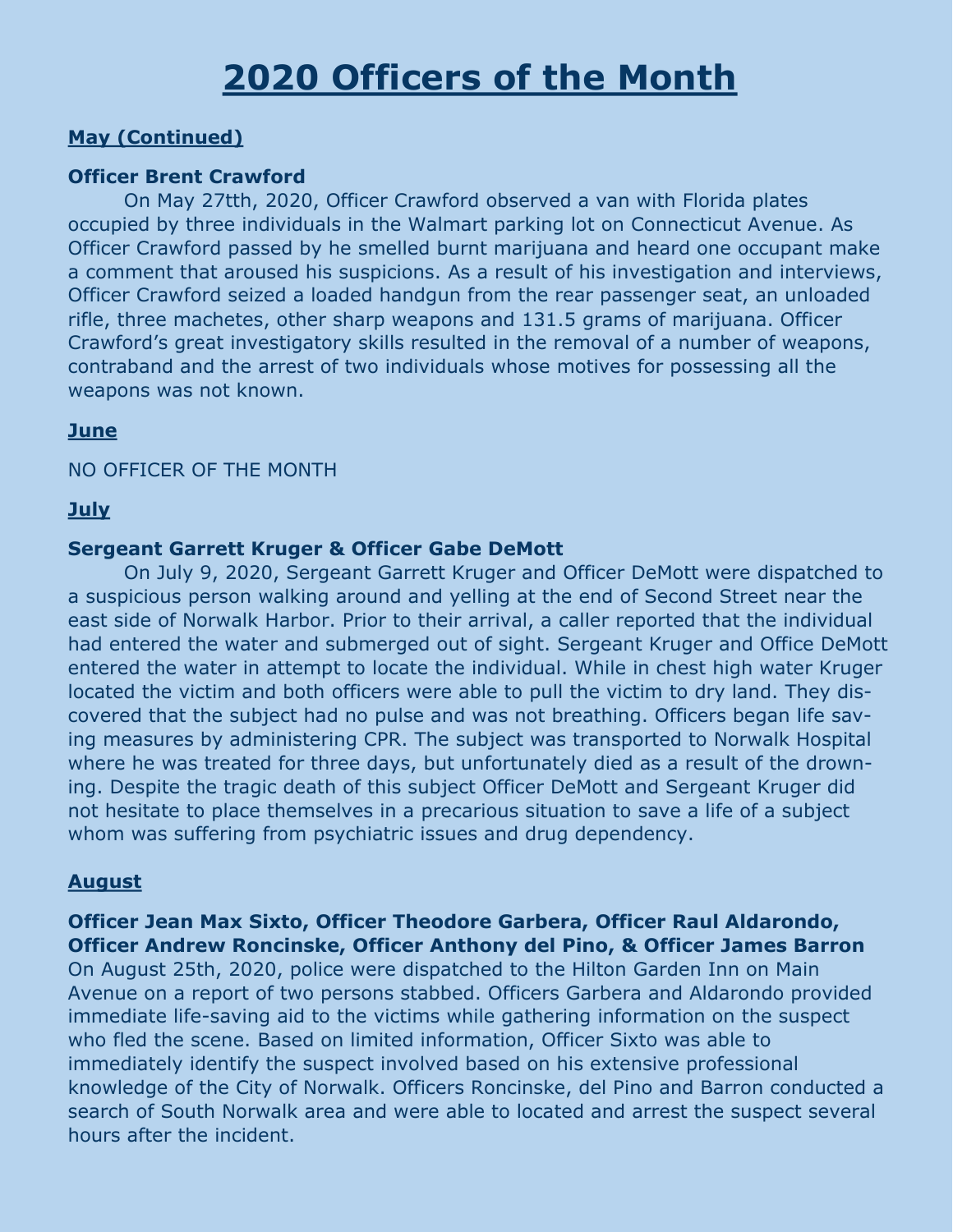### **2020 Officers of the Month**

#### **September**

#### **Officer Brian Barrett**

On September 25th, 2020, Officer Brian Barrett was working an Extra Duty assignment when he noticed activity within a vehicle in the intersection of Strawberry Hill Avenue and Beacon Street. As he approached to check the vehicle further, he heard the operator screaming and immediately and without hesitation ran up to assist. He observed that the male was assaulting the female and pulled the male, who was actively resisting from the vehicle. Officer Barrett was able to take the suspect into custody with the help of two bystanders. The suspect was under the influence of a narcotic and was attempting to sexual assault the female with three juveniles inside the vehicle. Officer Barrett went above and beyond the call of duty to prevent injury to the victim or juveniles within the vehicle. He took a dangerous individual into custody.

#### **October**

#### **Detective William Maloney**

In October, Detective Maloney investigated a fraud complaint in which over \$30,000 was stolen as a result of an online cyber-crime to the victim's personal bank account. Due to Detective Maloney's perseverance in working quickly to freeze accounts and secure her savings over state lines, he was able to recover \$31,390 of the stolen money. Detective Maloney was nominated because he went above and beyond the call of duty, his outstanding police work in his investigation into the fraud complaint and his diligence to recover so much of the money that was stolen.

#### **November**

NO OFFICER OF THE MONTH

#### **December**

#### **Officer Konstantine Arvanatakis**

On December 22, 2020, Officer Arvanitakis observed a vehicle in a driveway and noticed what appeared to be a suspicious behavior surrounding the vehicle. As a result, he conducted a motor vehicle stop because the driver was on their cell phone and a front plate was missing. He located 40 grams of cocaine with packaging as well as over 8.5 grams of heroin which also tested positive for fentanyl with the assistance of Officer Peterson and PSD Nova. Officer Arvanitakis was honored because of his outstanding observations and investigative skills he removed a large quantity of dangerous narcotics from the streets of Norwalk.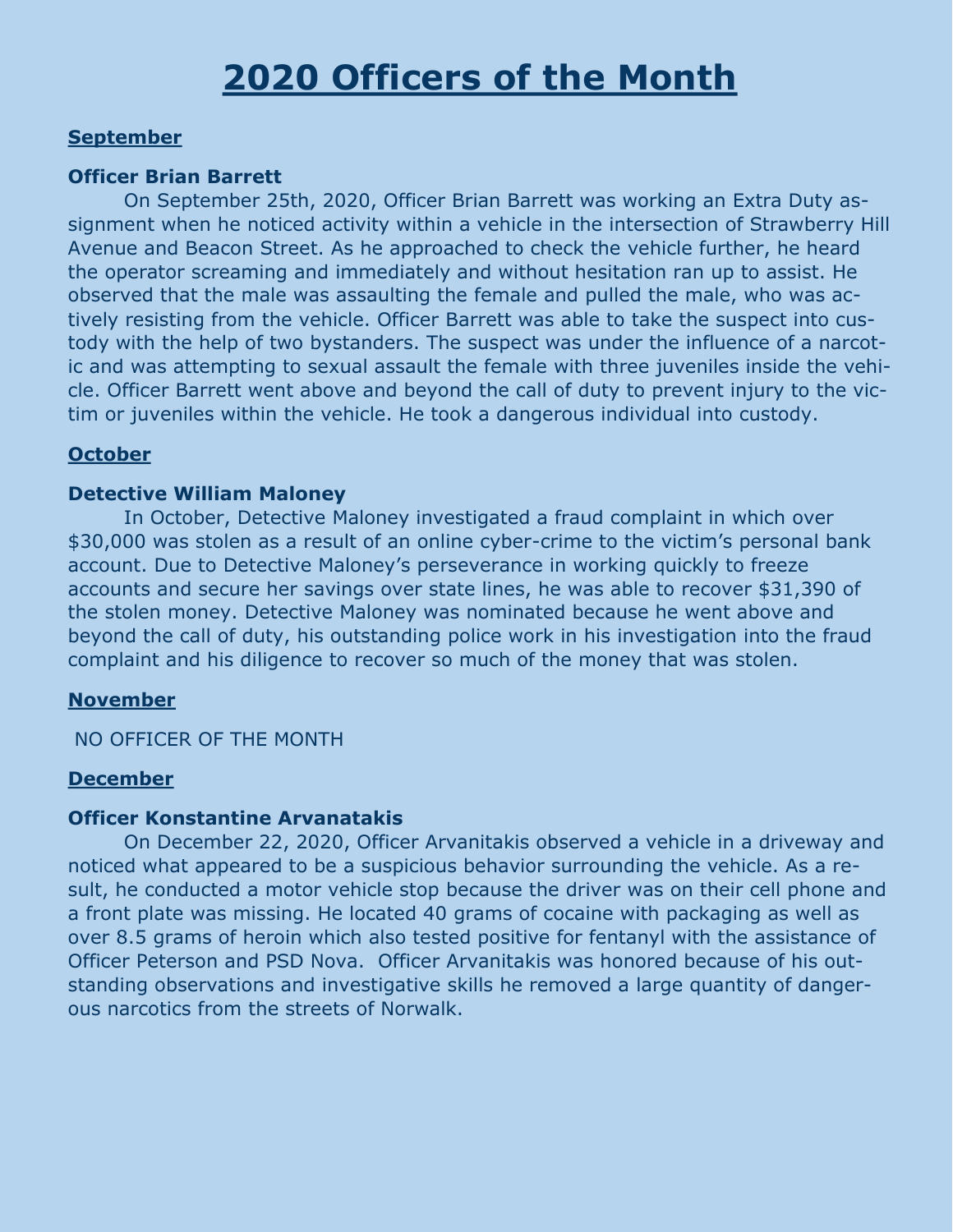### **2020 Officers of the Month**

#### **December (Continued)**

#### **Officer Hector Delgado & Officer Jean Maxime Sixto**

Each year the Norwalk Police Department hosts a holiday party at Columbus Magnet School. Due to COVID restrictions, that event could not be held. Officer Delgado and Officer Sixto both spearheaded Stuff-A-Cruisers to collect toys and personally distributed them to needy youth in the community. In addition, a resident provided \$100 gift cards to be provided to needy families. Despite the short time frame, they were able to successfully purchase the gift cards and provide them to 150 Norwalk families. Officer Delgado and Officer Sixto went above and beyond the call of duty with their dedication to help the Norwalk community. They assisted hundreds of families during the holiday season during a difficult time.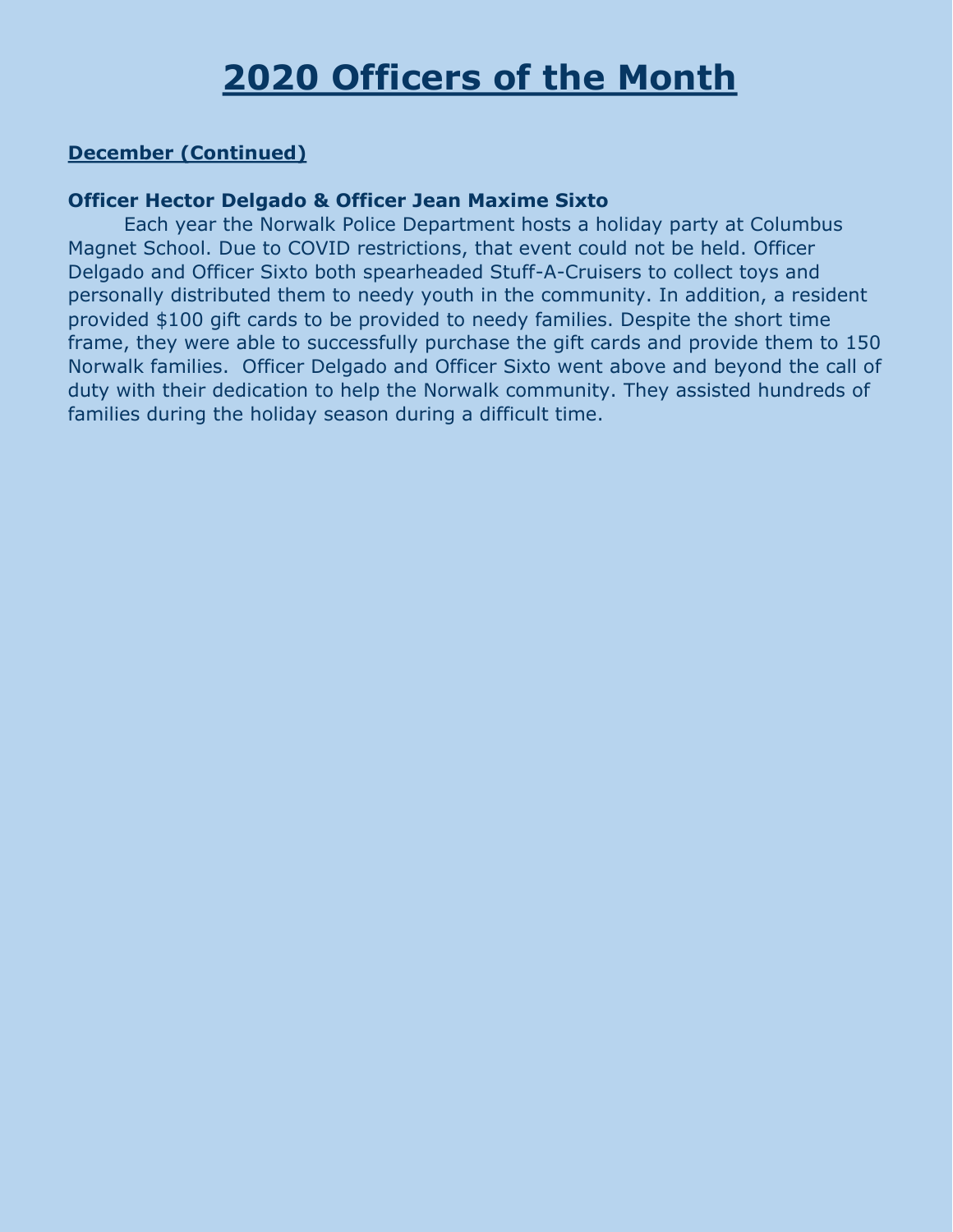### **2020 Statistical Summary of Internal Investigations & Complaints**

CALEA Standard 26.2.5 requires the following:

Annual Statistical Summaries; Public Availability

The agency compiles annual statistical summaries of complaints and internal affairs investigations, which are made available to the public and agency employees.

#### **Commentary**

Annual statistical summaries pertaining to complaints and internal affairs investigations are considered open source documents and may be made available to the public or agency employees through several methods. Dissemination options of statistical summaries may be paper information sheets, electronic publication on the agency website, or as a response to an email or hardcopy request.

The Norwalk Police Directives mandate that all complaints, even those made anonymously, are accepted and investigated. All complaints received by the agency are forwarded to the chief for review. A determination is then made as to whether a formal Internal Investigation should be conducted, (This is reserved for the most serious or most complex complaints), or whether the complaint should be forwarded to the Deputy Chief or to the specific division or unit commander. Many complaints are reviewed and investigated at the Chief and/or Deputy Chief level through the use of body camera video. Since all officers are now equipped with body cameras, it has been more and more common for complaints to be immediately reviewed and resolved. As a result of this significant change, changes have been made to the department Directives to reflect this fact.

Pursuant to the requirements of Standard 26.2.5, a review of all Internal Affairs Investigations as well as Civilian Complaints received for the calendar year 2020 was conducted and noted that only one Internal Affairs Investigation was ordered and conducted. In this instance, there were a significant number of officers that needed to be interviewed as well as video surveillance reviewed. A total of 34 Civilian Complaints were received for calendar year 2020. Twenty (20) of the thirty-four (34) complaints were found to be unsubstantiated. Of the remaining fourteen (14) complaints, four (4) were inquiries as to department policy and found to be compliant and clarification made to complainant; one (1) complaint was by the same person that was previously investigated and found to be unsubstantiated; one (1) was an off duty issue related to the officers off duty conduct and found not in violation of any departmental policy; two (2) are pending and (6) were found to be substantiated.

#### TYPE OF COMPLAINT

Of the total of complaints, eleven (11) related to officers demeanor, fourteen (14) related to an allegation of an improper investigation, two (2) related to an allegation of a false arrest, one (1) related to an allegation of excessive force.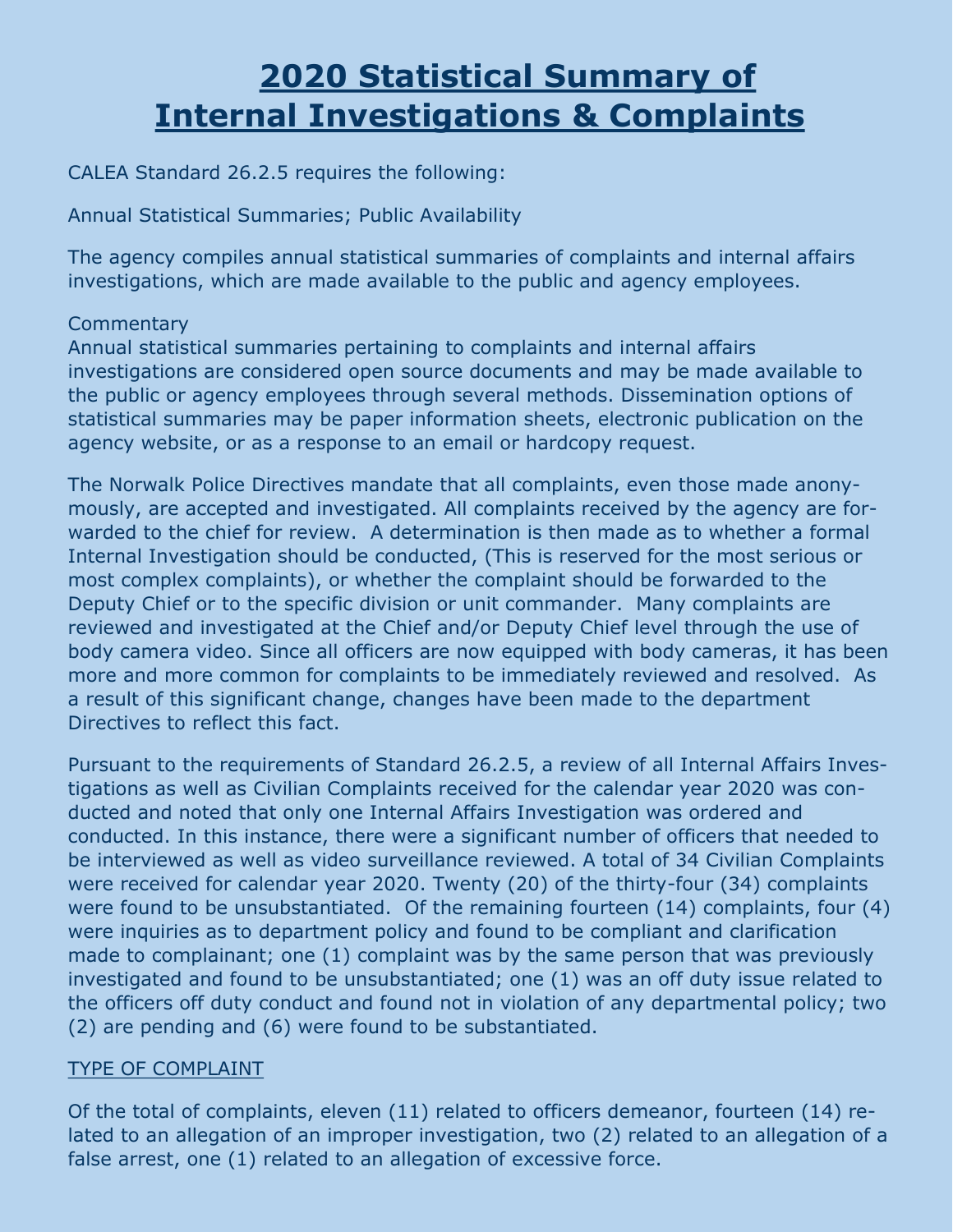### **Chart of Complaints in Chronological Order:**

| <b>TYPE OF COMPLAINT</b>         | <b>WHO INVESTIGATED</b> | <b>DISPOSITION</b>                                                      |
|----------------------------------|-------------------------|-------------------------------------------------------------------------|
| <b>Improper Investigation</b>    | DC Walsh & Chief        | Unsubstantiated-Body Camera                                             |
| Demeanor                         | Chief                   | Unsubstantiated                                                         |
| Challenged Infraction Issued     | Chief                   | Unsubstantiated-Body Camera                                             |
| No Police Response               | Chief                   | Substantiated-Counseled Officer                                         |
| Demeanor                         | Chief                   | Unsubstantiated-Body Camera                                             |
| Demeanor                         | Chief                   | Unsubstantiated                                                         |
| Lack of Enforcement              | Chief                   | Unsubstantiated (Discretion) -<br><b>Executive Order Interpretation</b> |
| Demeanor                         | Chief                   | Substantiated- Retraining Body<br>Camera                                |
| <b>Improper Investigation</b>    | Chief                   | Inquiry                                                                 |
| Use of Force                     | Chief                   | Unsubstantiated-Body Camera                                             |
| Social Media Post                | Chief                   | Off Duty Issue                                                          |
| <b>Driving</b>                   | Chief                   | Unsubstantiated                                                         |
| <b>Improper Investigation</b>    | <b>Shift Commander</b>  | Inquiry                                                                 |
| Demeanor                         | <b>Shift Commander</b>  | Inquiry                                                                 |
| Demeanor                         | Chief                   | Substantiated-Body Camera-<br><b>Officer Counseled</b>                  |
| <b>False Arrest</b>              | Chief                   | Unsubstantiated-Body Camera                                             |
| <b>Investigation of Accident</b> | Chief                   | Inquiry                                                                 |
| Demeanor                         | DC Walsh & Chief        | Unsubstantiated-Body Camera                                             |
| <b>False Arrest</b>              | Chief                   | Unsubstantiated- Body Camera                                            |
| Demeanor                         | IA                      | Substantiated-Officer Suspended                                         |
| <b>Improper Investigation</b>    | <b>DC Walsh</b>         | Substantiated-Retraining                                                |
| Demeanor                         | Chief                   | Substantiated-Officer Counseled                                         |
| <b>Improper Investigation</b>    | <b>Shift Commander</b>  | Unsubstantiated                                                         |
| <b>Improper Investigation</b>    | <b>Shift Commander</b>  | Unsubstantiated                                                         |
| Challenge Issuance of Infraction | <b>DC Walsh</b>         | Unsubstantiated-Body Camera                                             |
| Dereliction of Duty              | Criminal & IA           | Pending                                                                 |
| <b>Improper Investigation</b>    | Chief                   | Unsubstantiated                                                         |
| <b>Improper Investigation</b>    | DC & Chief              | Unsubstantiated-Civil Matter                                            |
| Failure to Take Complaint        | DC & Chief              | Unsubstantiated-Old Complaint                                           |
| Demeanor                         | Chief                   | Substantiated-Counseled Officer                                         |
| <b>Improper Traffic Stop</b>     | IA                      | Pending                                                                 |
| Demeanor                         | <b>Shift Commander</b>  | Unsubstantiated                                                         |
| Improper Investigation           | DC Walsh & Chief        | Unsubstantiated- Body Camera                                            |
| Abuse of Power                   | Chief                   | Unsubstantiated                                                         |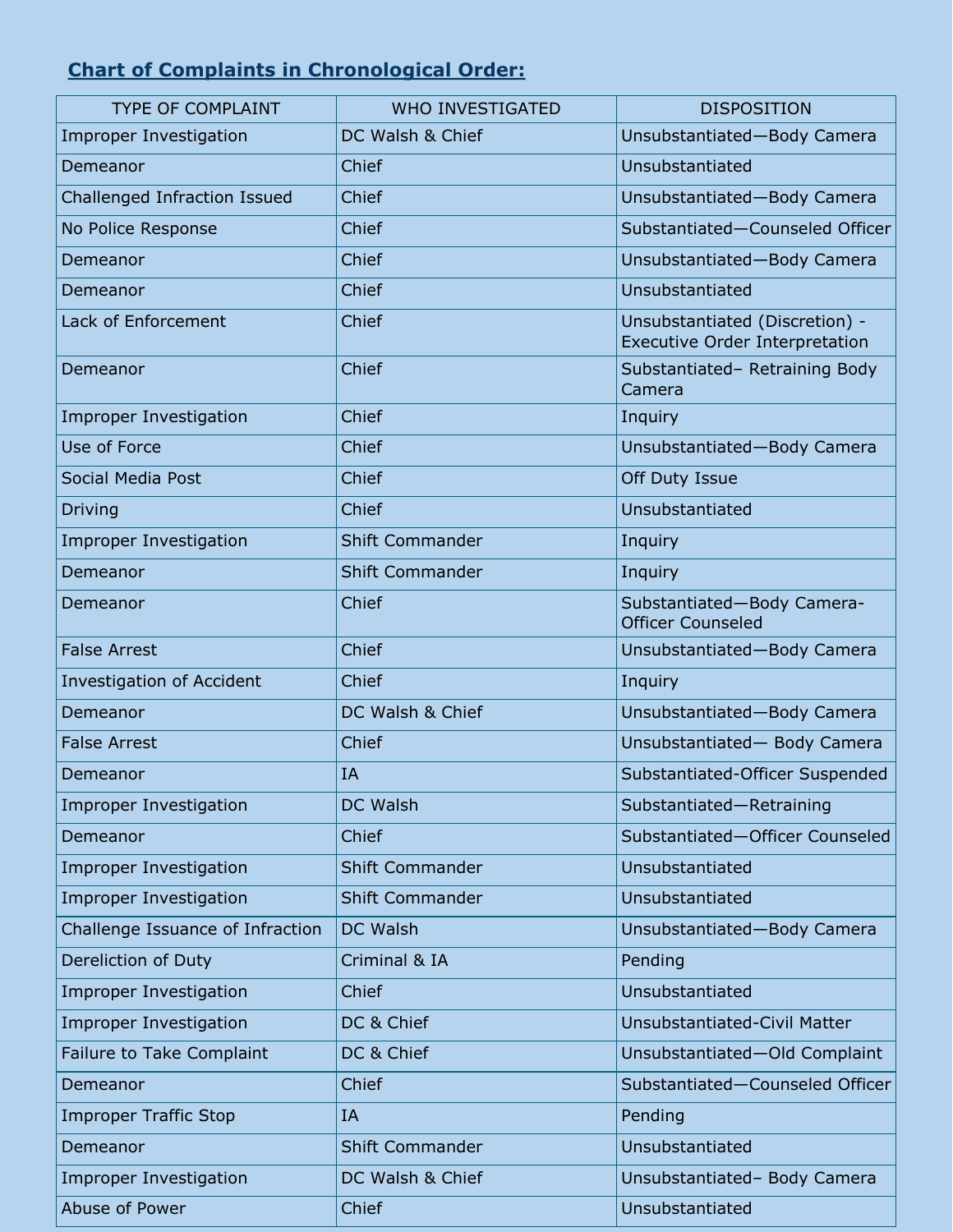In addition to the review of the type of complaint, a review was also conducted regarding the officer(s) named to determine any patterns or trends. Twenty-eight (28) different individual officers were named. Two (2) officers were named in three (3) complaints each. One of the officer's complaints all related to minor demeanor issues which were appropriately addressed and the second officer's complaints related to several different areas including a serious departmental allegation of dereliction of duty which is currently pending.

The only specific patterns or trends noted related to the fact that the overwhelming majority of the complaints were minor in nature and most were resolved using body camera video.

Comparing complaints received in previous years, the number of complaints increased slightly from 2019. The number of Excessive Force complaints has declined from five (5) in 2016 to three (3) in 2019 to one (1) in 2020. However as previously noted, none were found to be substantiated.

| <b>YEAR</b> | Total Number Use of Force |              | % of Use of Force |
|-------------|---------------------------|--------------|-------------------|
| 2016        | 21                        | $\mathbf{b}$ | 24%               |
| 2017        | 29                        | 3            | 10%               |
| 2018        | 36                        | 3            | 8%                |
| 2019        | 27                        | 3            | 11%               |
| 2020        | 34                        |              | 3%                |

In earlier years, the majority of complaints were formal in nature and made in person by complainants on the appropriate Civilian Complaint Form. However, with the increased use of the internet and email, the vast majority of complaints are now made more informally through the website or through emails directly to the Chief's Office.

Despite the media focus nationally and locally within the state on police misconduct in 2020, the number of complaints made remained relatively stable. It should also be noted that despite the focus on police use of force here in Connecticut as well as throughout the nation, only one (1) complaint alleging excessive force was recorded in 2020 and body camera video determined the complaint to be unsubstantiated.

#### **Conclusion**

A review was conducted of the complaint procedure and departmental directives and it was determined that we are in compliance with CALEA standards as well as Connecticut Statute in regards in regards to the complaint procedures mandated CALEA Standard and state law. Aside from the changes noted previously in this review, no further changes are suggested in our policies or procedures unless state law or accreditation standards are revised.

Finally, the ease of use of body camera review of incidents, has allowed for the almost immediate resolution of most complaints, and has allowed for complainants as well as other interested individuals and organizations the ability to review the video to assure them that our policies are being adhered to and our officer's actions were proper.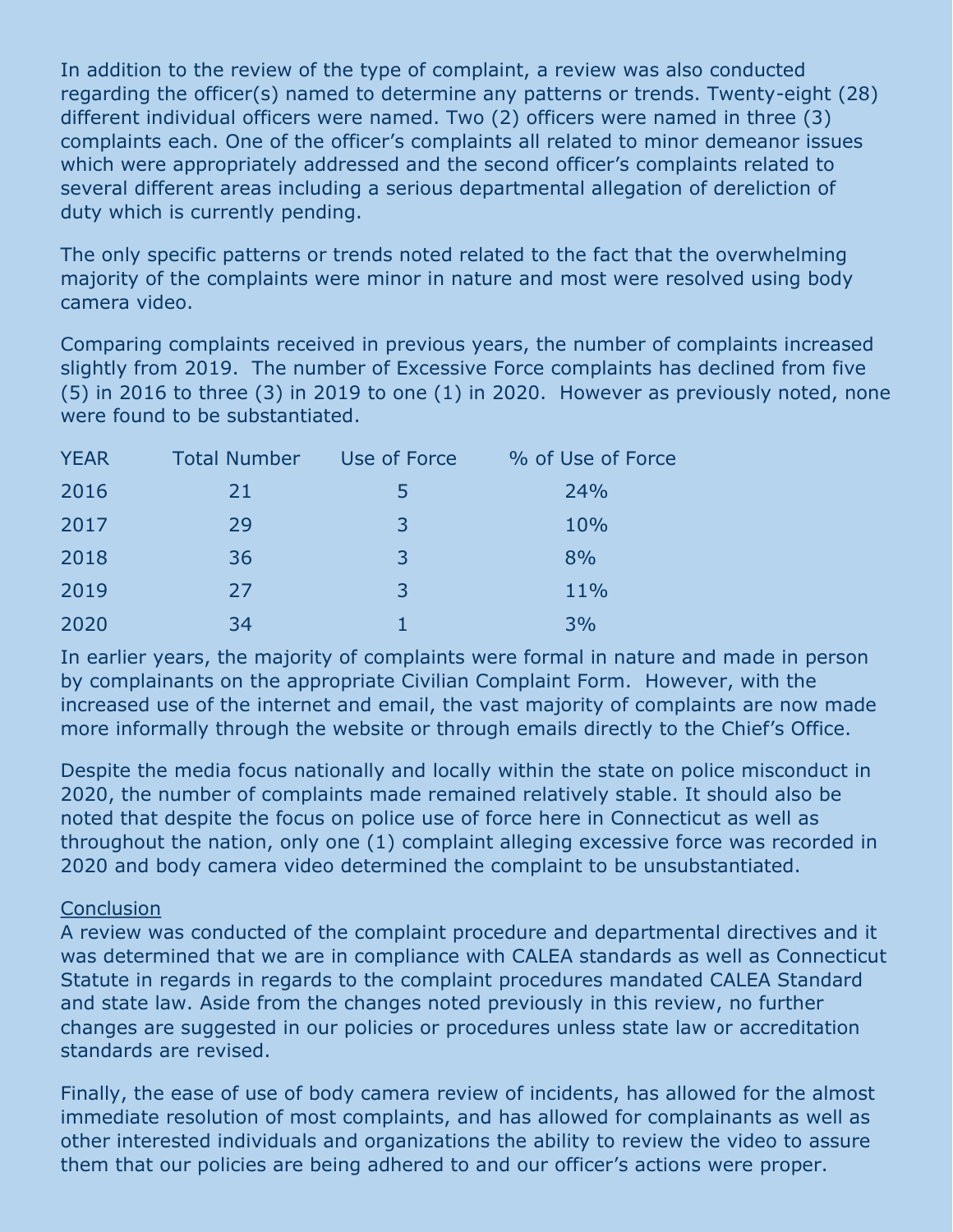### **2020 Use of Force Analysis**

This Analysis is conducted in compliance with Norwalk Police Directive 11.1.13. Each officer that uses force completes form **NPD072, Response to Resistance and Aggression Report** in addition to documenting the details in a police report. The form and police reports are reviewed by the officer's supervisor and shift commander. The shift commander forwards the form with his/her recommendation to the Deputy Chief of Operations. The forms, reports and body camera footage are reviewed and evaluated by the Deputy Chief. The reports and forms with the Deputy Chief's recommendations are forwarded to the Chief of Police. Once reviewed by the Chief, all Response to Resistance and Aggression forms are filed with the Professional Standards Division. Those forms are used to track each incident by the Deputy Chief on a spreadsheet which is used as basis for this analysis of the Norwalk Police Department's activities, policies and practices.

#### **Incident Analysis- Annual Totals**

In 2020 force was used one hundred and sixteen (116) times during fifty seven (57) distinct calls for service, upon 64 individuals. At times multiple officers use force against one individual accounting for more use of force reports than individual's affected, and at times officers may use force upon more than one individual during one call for service of police arrest activity. The uses of force dropped -49.78% in 2020 compared to two hundred and thirty one (231) in 2019 and down from (-50.42%) from two hundred and thirty four (234) in 2018.

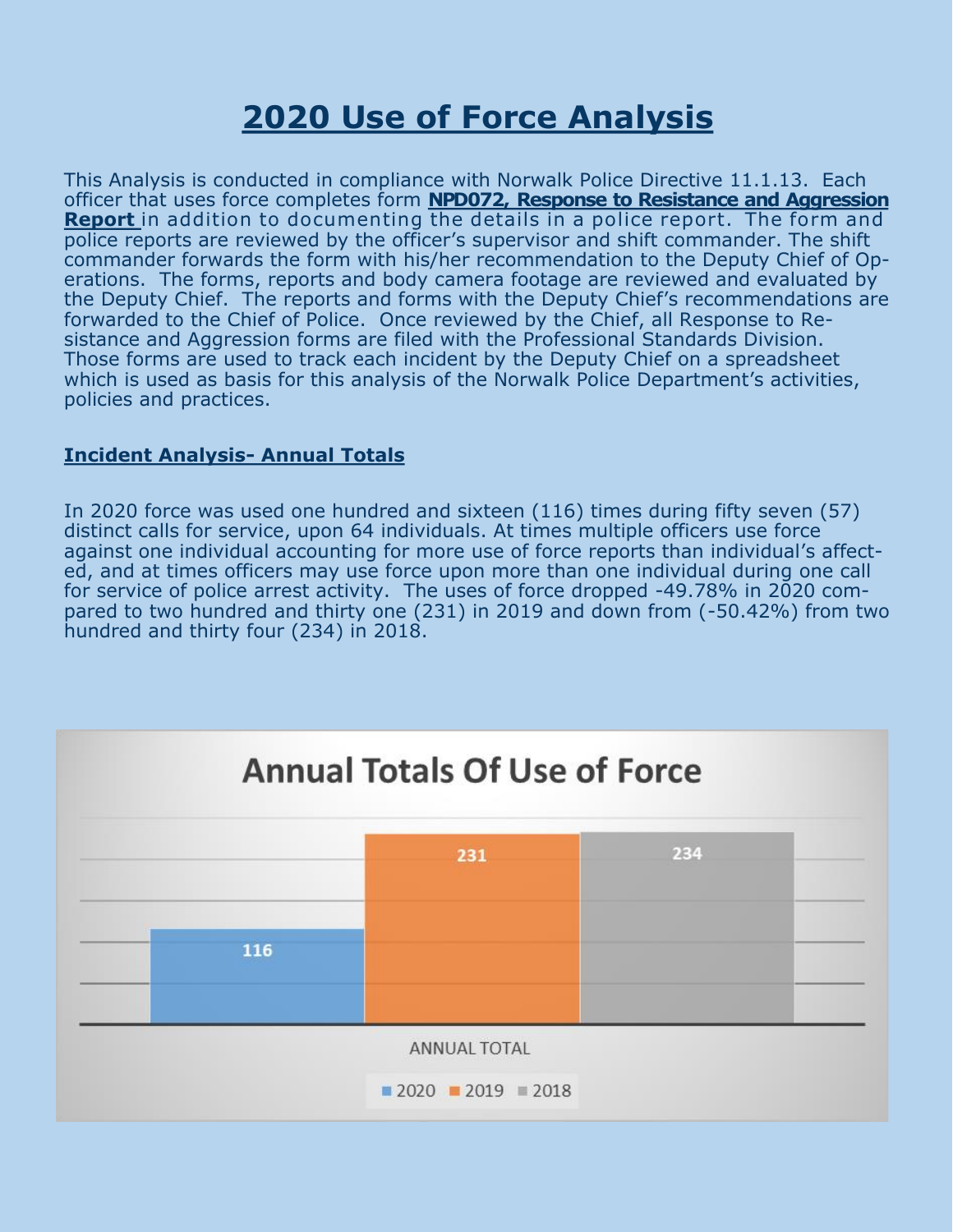#### **Analysis of Call Type**

In 2020 there was fifty seven (57) individual calls for service or self-initiated activities that required a use of force. The most frequent type of incidents where force was used was Narcotics, which included the execution of Narcotic related search warrants and Narcotic arrest (15) and Disturbances (11). The other frequent type of incidents were; Armed Subjects (4), fights in progress (2), Burglary (5), Assaults (2) and Recovery of Stolen Vehicles (2). Additional type of incidents; Medical EDP calls (9), DUI motor vehicle violations (1), HFO jail / processing duties (1), Warrant arrest's (2) , larcenies (2), Sex Assault (1) .A review of the type of incidents where force was used did not reveal any concerning trends.

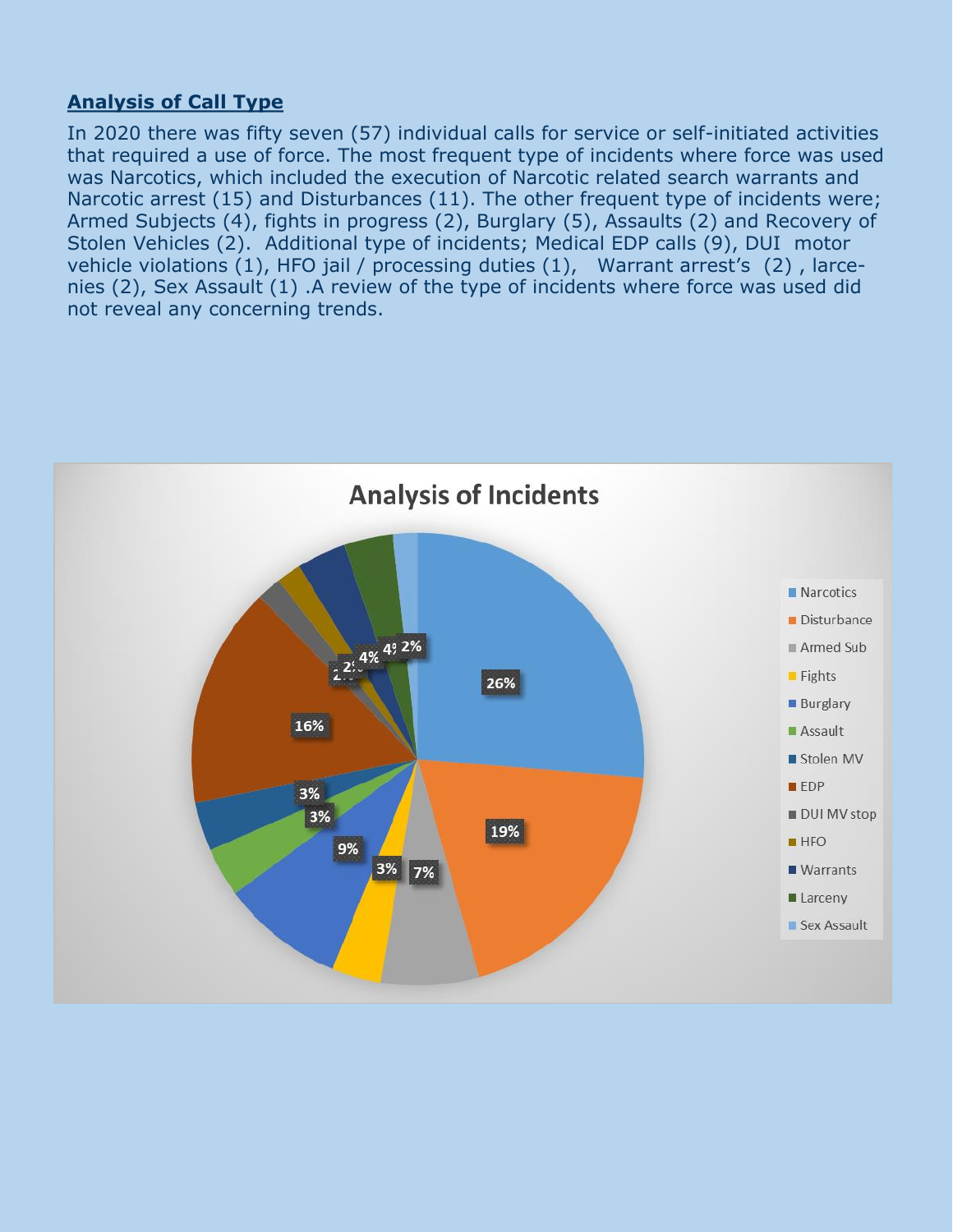#### **Breakdown of Uses of Force by Day and Time**

Incidents that resulted in force being utilized mostly occur on the Third Platoon (1500- 2300) with twenty six (26) incidents 46%. This is consistent with previous years. There were seventeen (17) incidents 30% on the First Platoon (2300-0700) and fourteen (14) incidents 24% on the Second Platoon.



In past years Friday's and Thursdays have accounted for our highest level of use of force incidents during the week. In 2020 that trend changed to Wednesday's being the highest for incidents in which a use of force was applied. These changes could be due to more pre-planned arrest and warrant operations from investigative divisions. Monday (8), Tuesday (9), Wednesday (11), Thursday (7), Friday (8), Saturday (10), Sunday (4).

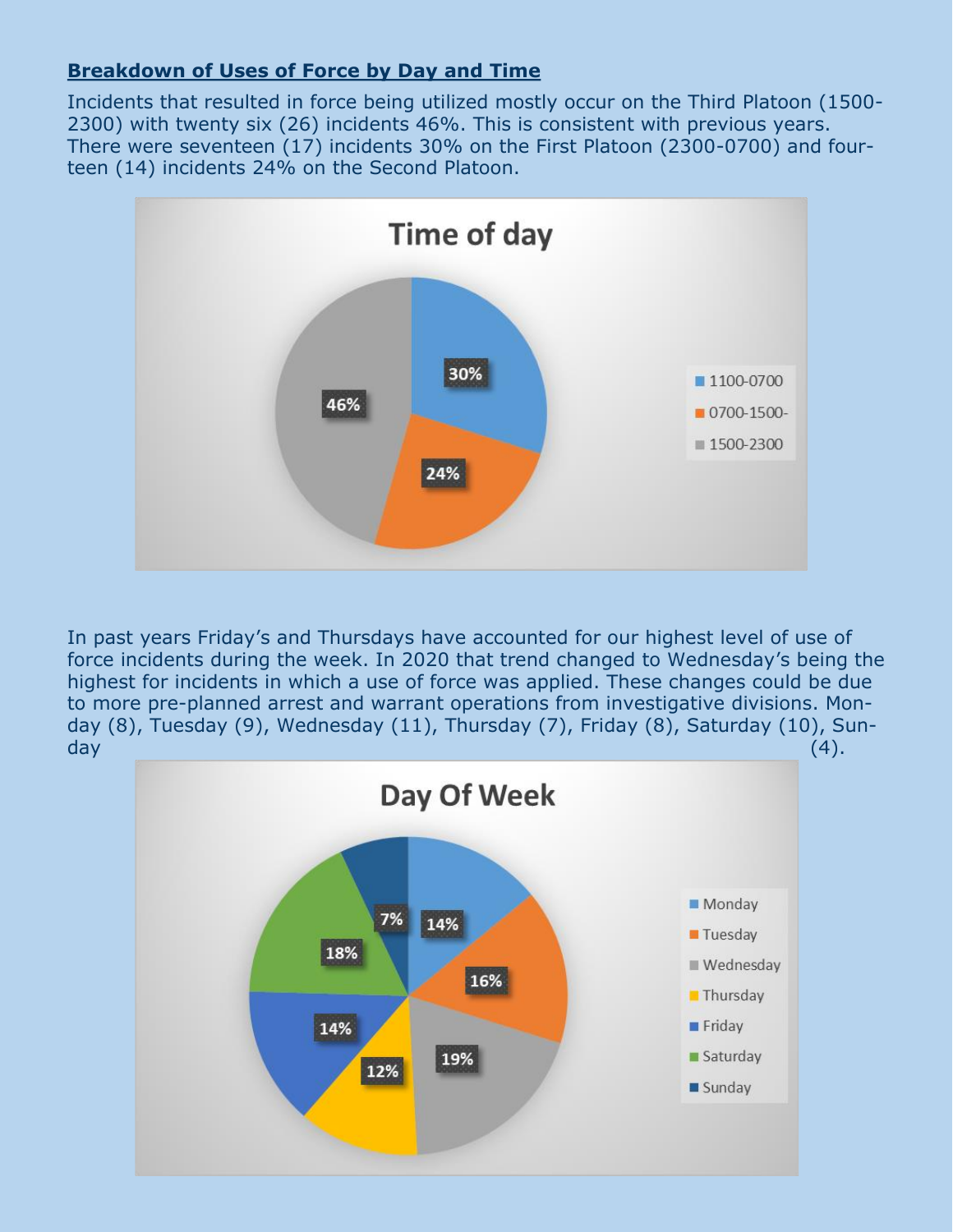#### **Officer Analysis**

Of the 181 sworn personnel in the department fifty – five (55) officers used force in 2020 compared to sixty –six (66 ) individual officers used force in 2019 , and seventy - five (75) in 2018. As part of this review, I evaluated the individual officers for any discernable pattern of higher uses of force when compared to the rest of the department. I identified four officers whom used force in response to resistance or aggression higher than the median usages of fellow officers. These individual officer's totality of usages were reviewed for any concerning patterns. The officer whom had the highest usages of force was at eight (8), the next highest officer was at seven (7), two officers were at 5 usages. All four of the officers are in a proactive assignment targeting narcotics and related felonious crimes where there is a higher risk of the suspect to be carrying an illegal weapon. These four officers are members of the Special Services Division which routinely participate in felonious search warrants in residences and other felonious arrests of narcotic dealers. In 2020 officers in the Special Services Division accounted for 44 (36.97 %) of the departments 119 use of force applications. This is expected since they are serving narcotic search warrants and making arrests where there is often a higher risk of weapons. Additionally, these events often occur with a multiple officer team and therefore often one incident may involve four or five officers. Many times the use of force is pointing of a firearm due to the higher risk of the suspect having a weapon. A majority of the officers are currently assigned to the Special Services Division are members of the Tactical Response Team. These members are highly trained in weapon proficiency and tactics. A review of the incidents for these four officers does not show any inappropriate use of force. No trends were seen in this group and every application was reviewed and determined to be within policy. The collection and review of the raw data for all other officers also does not show any concerning patterns or trends.

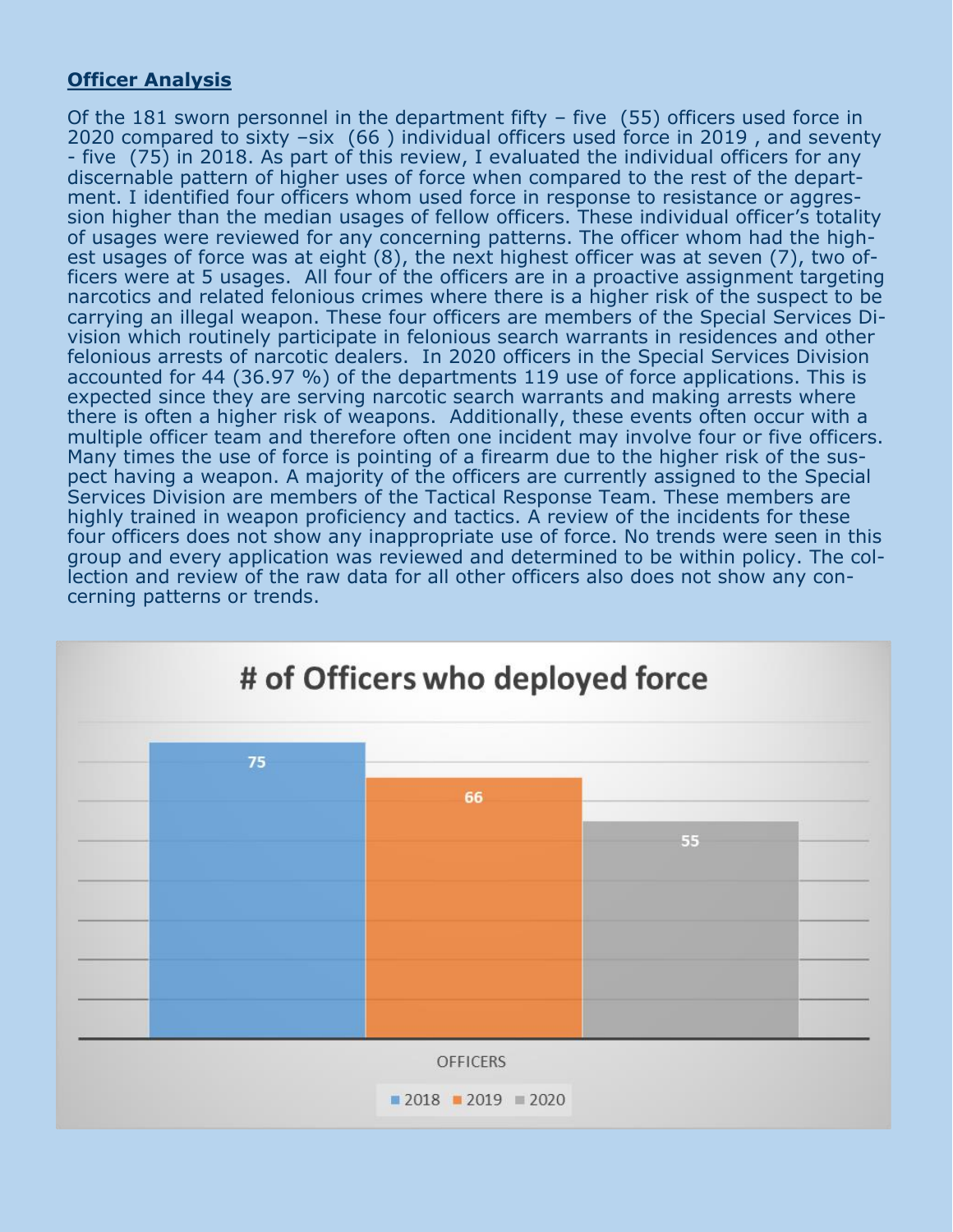#### **Type of force Analysis**



In 2020 the predominate use of force was physical force, and physical strikes. In most cases this was physically subduing a resisting suspect or decentralization techniques, in which a subject is brought to the ground. There was ten cases of physical strikes to resisting subjects. In 2020 officers pointed their firearms 40 times upon 26 subjects. At times multiple officers could point their firearm during a high risk felonious operation such as a felony fugitive, armed robbery suspect or felony narcotic investigation. Officers pointed their Taser 4 times, and a LLWS 40mm weapon was pointed at a barricaded EDP.

#### **Injuries**

Of the sixty-four (64) subjects that had force applied upon them 12 of then sustained bruise or abrasions as a result of the force applied due to the resistance, and one sustained a cut lip. As per Norwalk Police Directive whenever a subject is injured as a result of police force a photo is taken of the injured body part and medical aid is rendered and offered. That is a percentage rate of 21.05% for 2020. In 2019 there was (18) injuries sustained by subjects in response to resistance, that is a percentage of 13.13%. As a result of the subject's resistance (3) officer's sustained injuries resulting in (1) bite, and (2) suffering abrasions. Two subjects were charged with Assault on a Police Officer.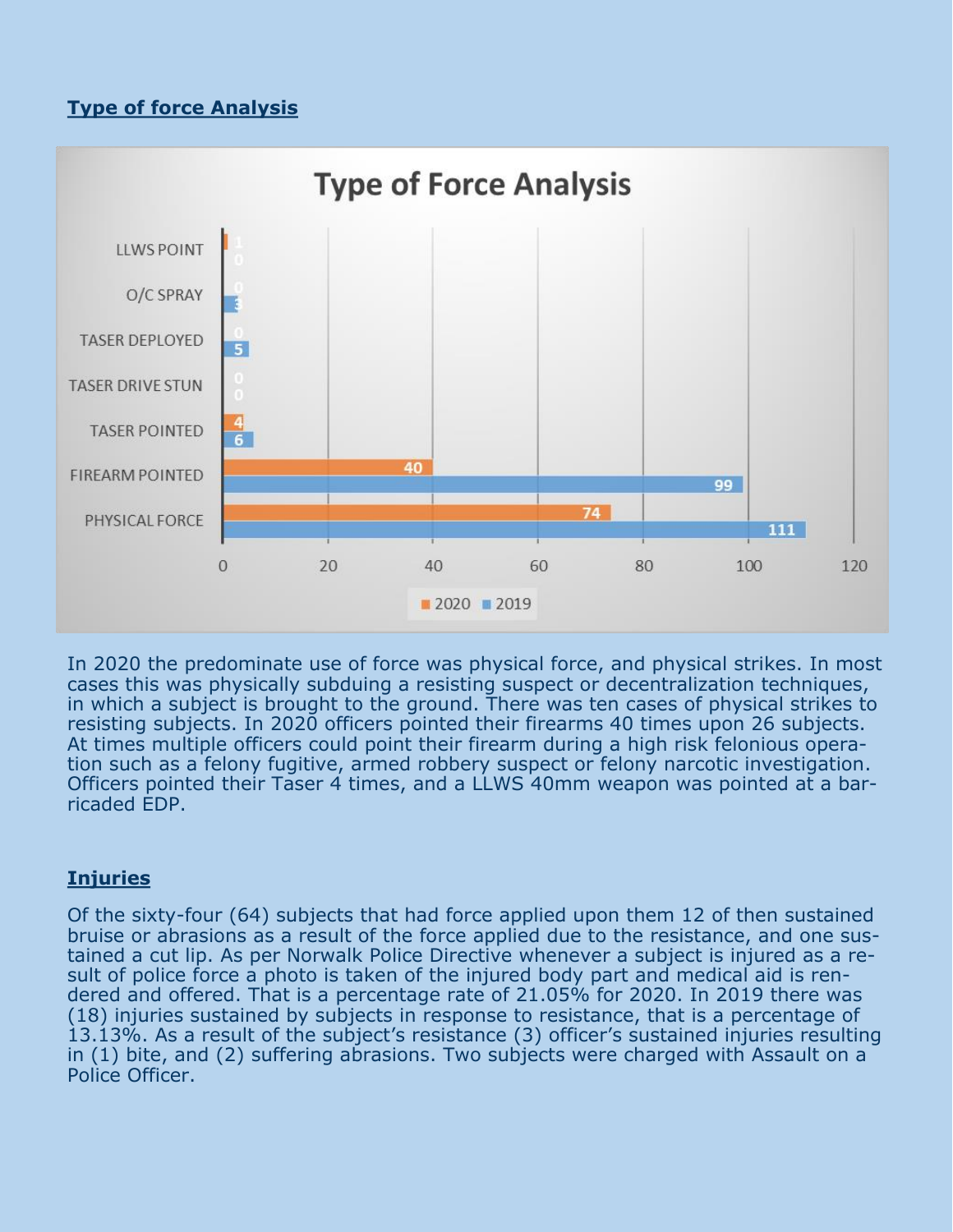#### **Subjects of Force**

#### **Gender**

In 2020 force was used upon 64 individuals, sometimes more than one officer can use force on an individual through the application of physical force or pointing of a firearm during a felonious arrest. Male subjects had force applied upon them fifty –six (56) times 87.5%, and female subjects eight times (8) 12.5 %.



#### **Age**

In 2020 seven (7) of the individuals that force was used on were below the age of eighteen. A majority of these juveniles were arrested for stolen car or late night car burglary arrest where force had to be used to place them under arrest .Fifteen (15) of the subjects were 19-25 years of age, eighteen( 18) were 26-34, fifteen (15) were 35  $-44$ , seven (7) were  $45-54$ , and two  $(2)$  were 55 and over.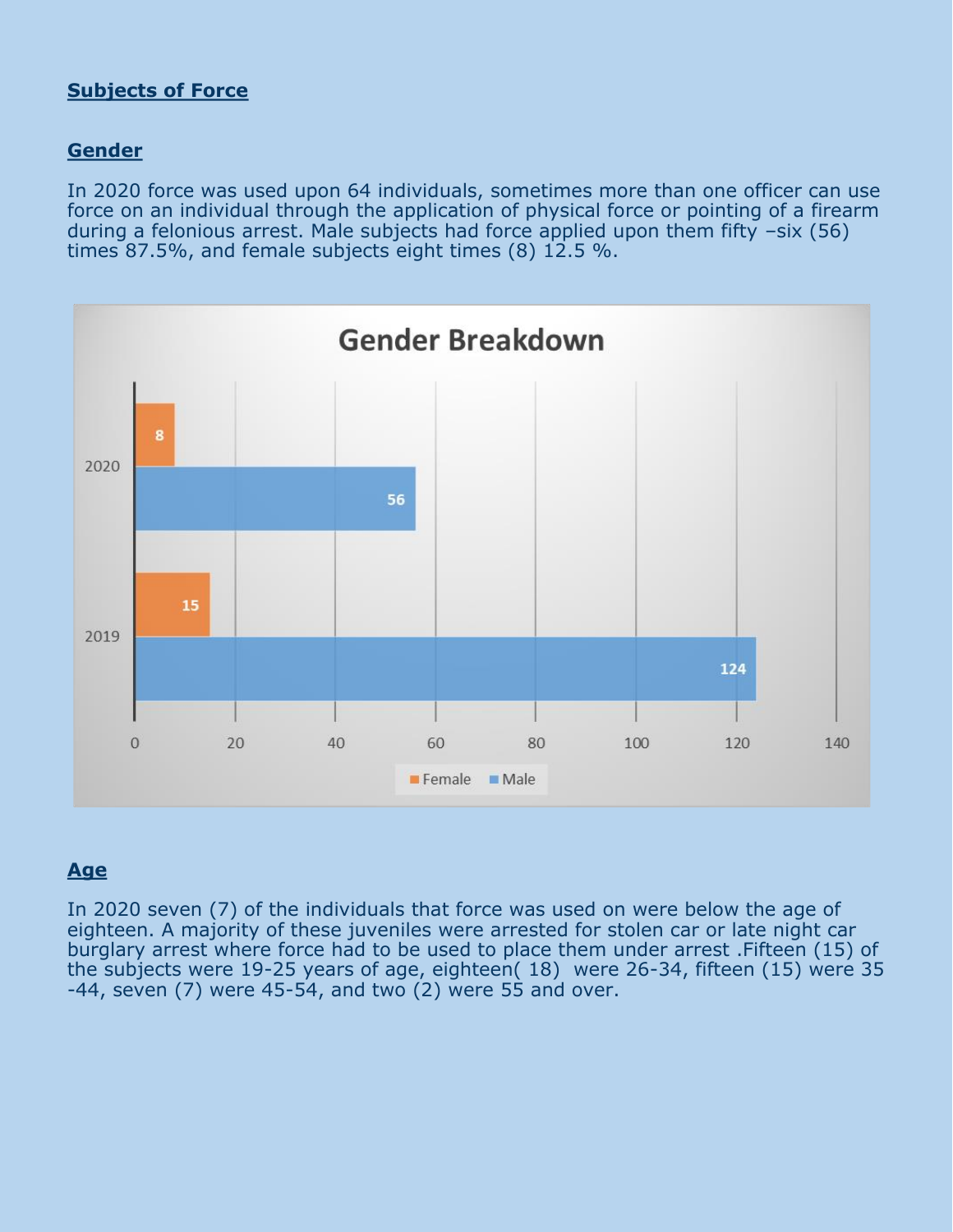

#### **Race**

In 2020 of the 64 individuals force was used upon 30 were black, 12 were Hispanic, and 22 were white.

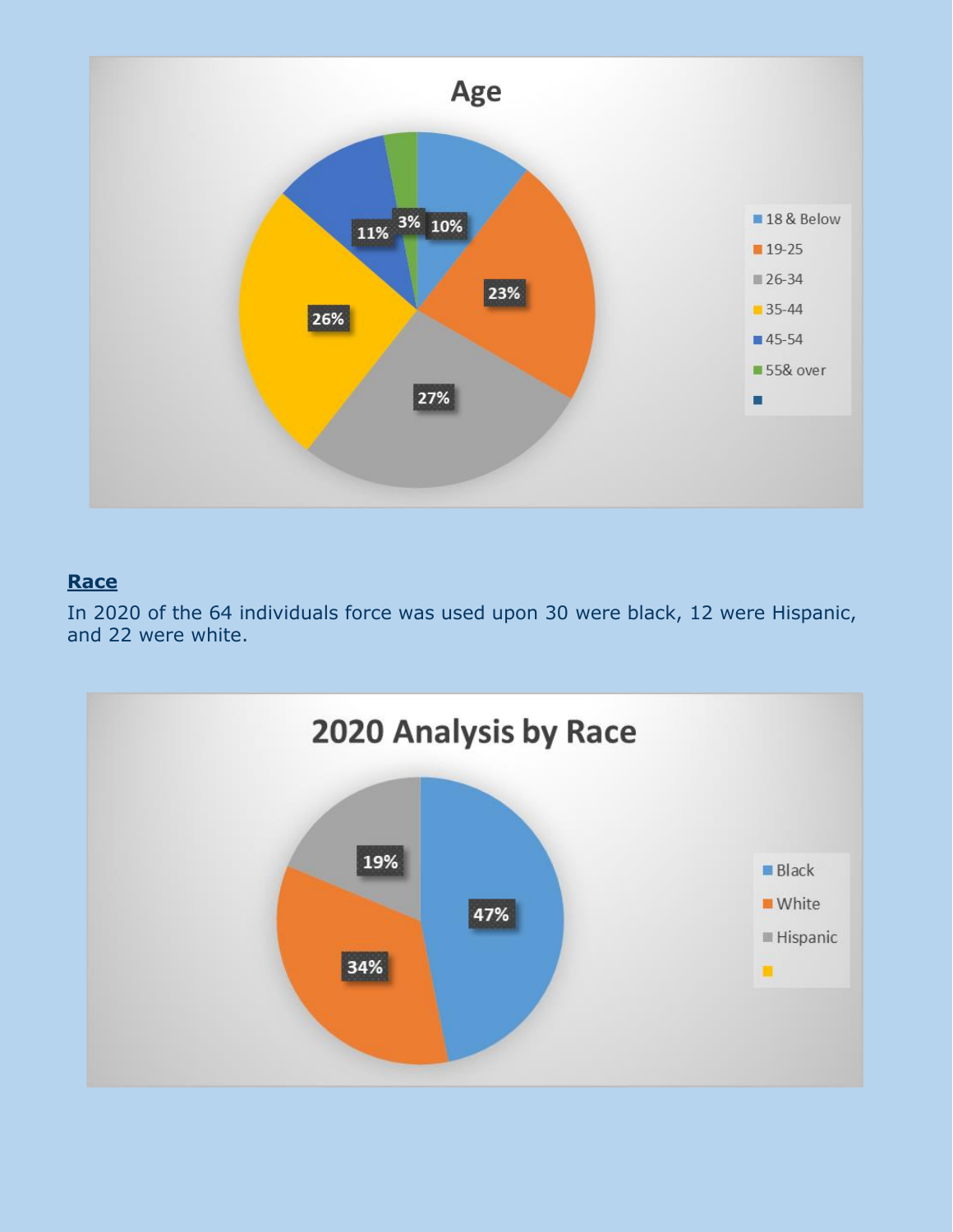

#### **2020 Custodial arrest analysis compared to Use of Force application (Race)**

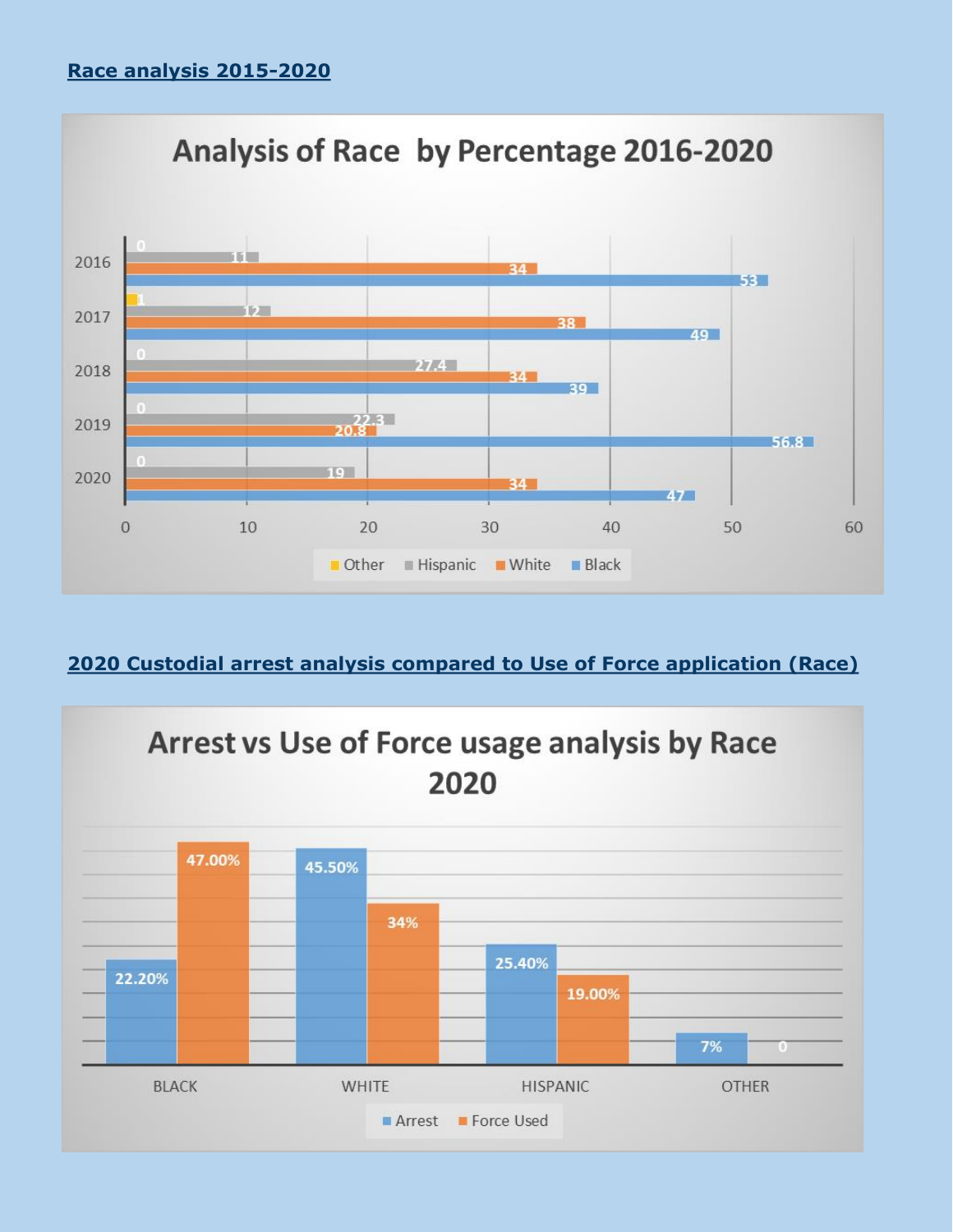In 2020 there were 67 subjects arrested for Interfering with an Officer This charge is applied when an individual resists or interferes during the arrest process .Of those 67 subjects 31 of the individuals were white totaling for 46.26 % of the overall arrests for Interfering with an officer and 20 or 29.85% were black.

#### **Conclusion**

The total number of use of force incidents in 2020 is down -49.78% from 224 in 2019 to 116 in 2020. Each individual use of force is reviewed shortly after its occurrence by at least two and up to four supervisors. Overall TASER usage remains low as seen in the previous year.

A review of the overall department use of force shows that the officers are using force appropriately and supervisors are properly reviewing and forwarding the information through the chain of command. Any individual incident where there was a concern have been discussed with the officer at the shift level or with retraining. There have been no serious violations of policy. Analysis of the data does not trigger any warnings signs or concerns. As in the prior year, the majority of the injuries are minor abrasions, bruises or lacerations from being taken to the ground or resisting arrest while on the ground. It is determined that the overall use of force by officers of this department is appropriate and justified.

In 2020 there was 57 calls for service or self-initiated police activities such as High risk narcotic warrant service that resulted in the application of force to 64 individuals by members of the Norwalk Police Department for a total of 116 applications of force. At times one officer may apply force to a subject during one incident accounting for one occurrence, this accounted for (90) of all uses of force in 2020. Based on this analysis there was 26 occurrences in which multiple officers applied force to one individual. Examples of these type of incidents are several officers grappling with or attempting to restrain a resisting subject by applying physical holds, or several officers pointing their firearms at felony suspects during high risk warrant service for serious assault or narcotic related offenses.

The Norwalk Police Department chooses to record and analyze every occurrence in which an officer points a duty firearm at a subject. A large majority of these incidents occur when more than one officer points their firearm at a subject during a felonious arrest or search warrant operation. These high risk search warrants and arrest are conducted by highly trained members of Emergency Services Unit whom work in a dual capacity as narcotic investigators. These operations are planned after a Threat Assessment is completed qualifying the use of such high level of force to safely arrest a suspect and for officer safety. When these operations occur the department records this as one incident, but records each individual officer's use of force during this one incident as a separate use of force. Each use of force is analyzed for compliance to Norwalk Police Directive.

A review of the policies and procedure related to use of force were reviewed and found to be sufficient. We will continue to review recent reports and studies by PERF, IACP and others to keep policies in line with best practices.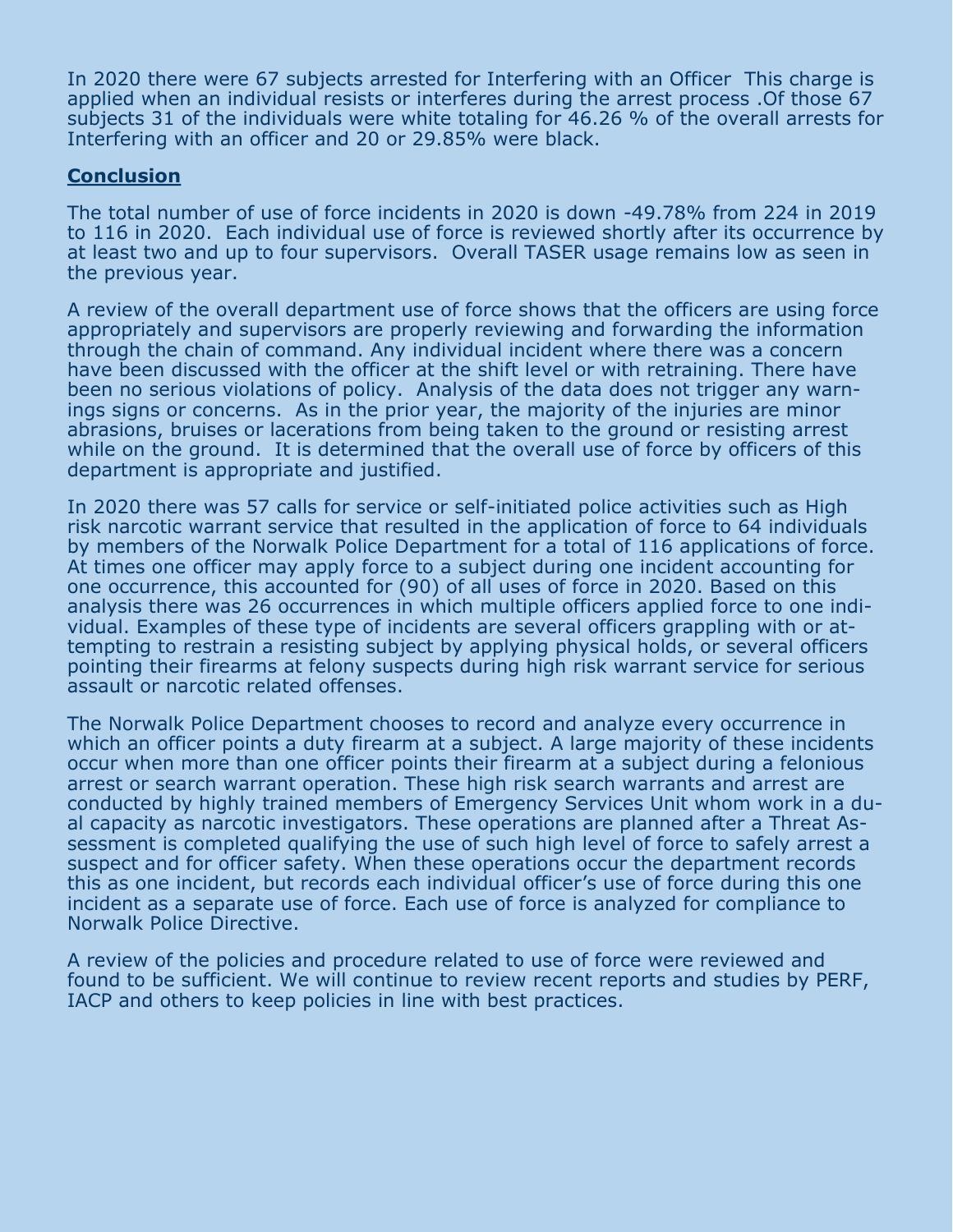# **2020 Pursuit Analysis**

This analysis is being completed in compliance with Directive 4.7.3. All pursuits are reviewed by the shift supervisor and the Deputy Chief of Operations. The shift supervisors forwarded a synopsis to the Deputy Chief. The Deputy Chief of Operations conducts a complete review which may include the synopsis, police reports, radio transmissions and body camera video.

During 2020 there were three (3) pursuits which is significantly lower than 2019 where there was fifteen (15) and eleven (11) in 2018.This significant drop in pursuits is a result of the amendment of the State Of Connecticut Model Pursuit Policy . On December  $6<sup>th</sup>$ , 2019 the Connecticut General Assembly enacted P.A. 19-90, section 5 which updated Connecticut General Statute 14-283a. (The Model Pursuit Policy) which restricted and clearly identified the reasons an officer can engage in pursuit.

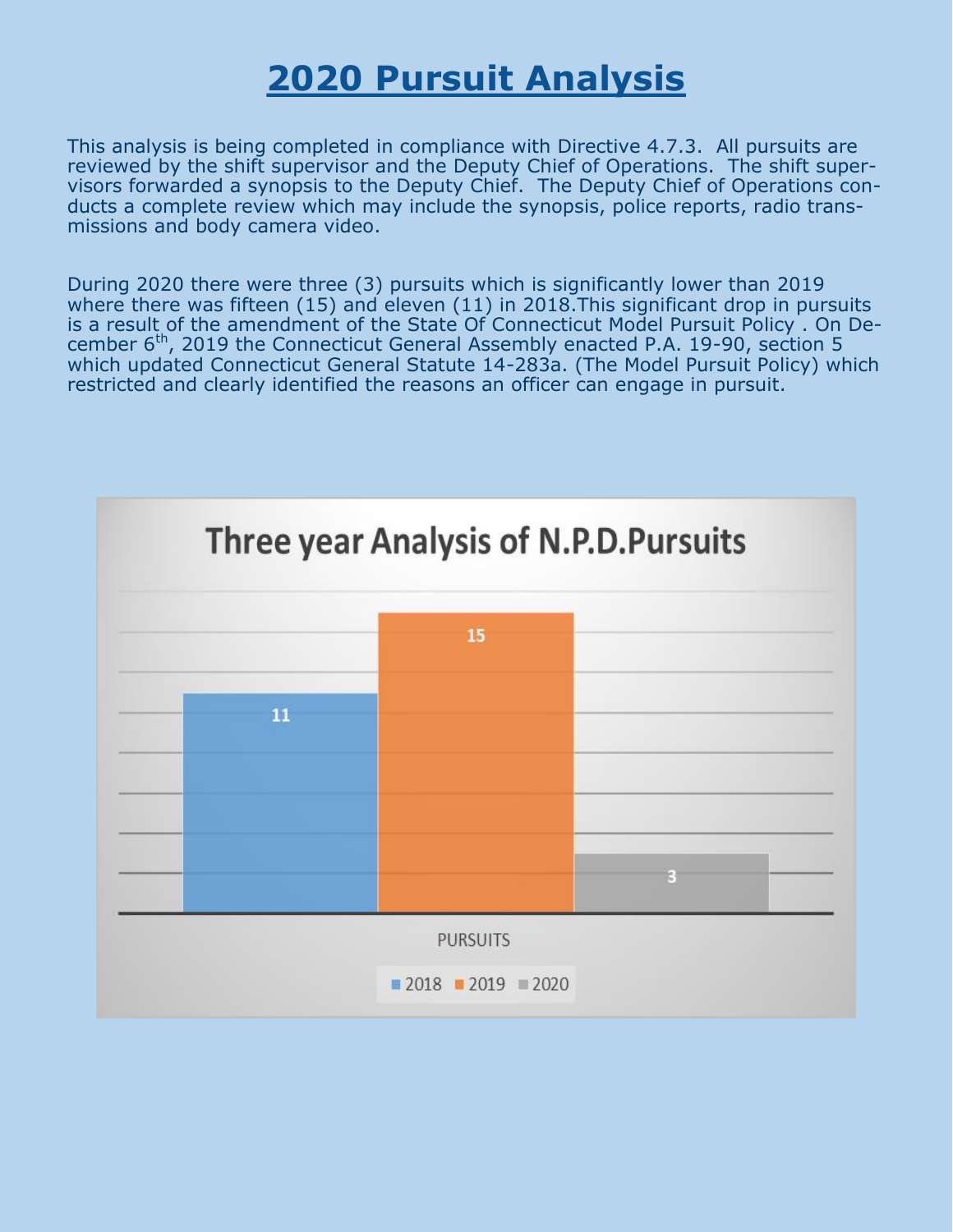

#### **Type of Incident Analysis**

One pursuit was of a stolen vehicle that was stolen from a UBER driver after he was demanded to get out of his car by the passenger whom struck him and threatened him. The second pursuit was of a stolen car in which the operator tried to strike a uniformed officer in the City of Bridgeport. The third pursuit was of a burglary suspect whom was driving recklessly while fleeing the scene. All pursuits were terminated by the Supervisor.

#### **Time of Pursuit Analysis**

Two of the pursuits occurred on the First Platoon 2300-0700, (2340, 0509 hours) and the third incident occurred on the Third Platoon 1500-2300. (1735)

#### **Termination of Pursuit analysis**

All three (3) pursuits were terminated by the supervisor. Supervisor vehicles are equipped with stop-sticks, and Supervisory personnel have been trained on their deployment. Upon review of the factors involved in each pursuit I did not discover one instance when this device could have been safely deployed. Of the three (3) pursuits that occurred in 2020 one of the suspects escaped capture and identification, one was arrested by warrant after they were identified. The third was killed after a Police use of force in East Haven CT, by the Connecticut State police at the termination of the pursuit. This pursuit was terminated in the jurisdiction of the City Of Norwalk but Connecticut State Police units reengaged pursuit in Bridgeport CT. Upon analyzing the method that the pursuits are being terminated it appears that they are being properly supervised and pursuing officers and supervisors are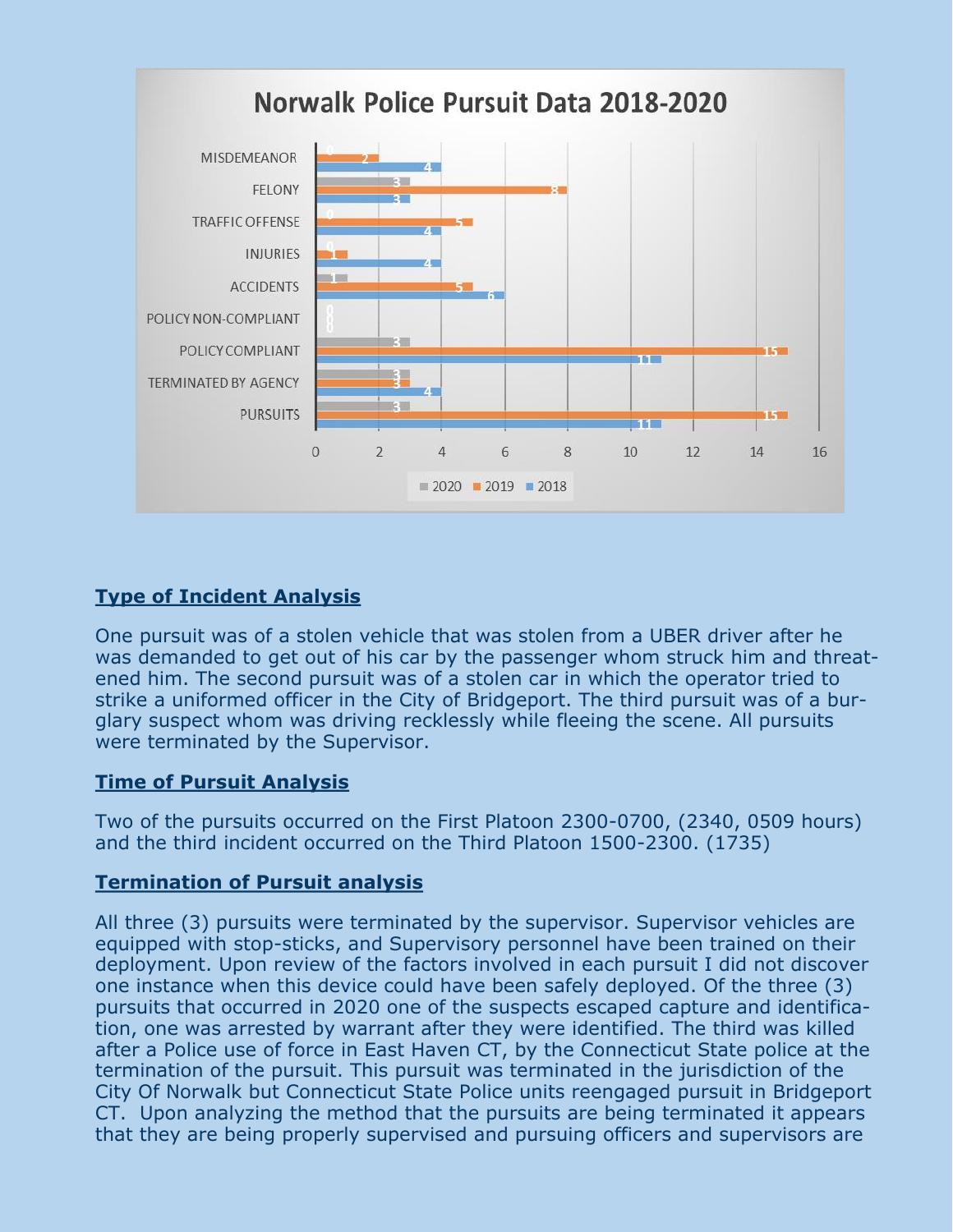#### **Accident / Injury Analysis**

Pursuits that occurred in 2020 resulted in one (1) accident between a suspect vehicle and police vehicle. Upon examining the data related to accidents, and injuries related to pursuits there are no trends that need further review, and all Use of Force applications were determined to be within policy. No Injuries were sustained as a result of a Norwalk Police Pursuit incident.

#### **Personnel Analysis**

The individual officers involved in the pursuits were reviewed as part of this analysis. The three (3) pursuits, all involved separate officers. No officers had multiple pursuits in 2020.

Upon reviewing the reports and synopsis of the individual pursuits it appears the participating officers are weighing all factors during the pursuit and making actions consistent with Norwalk Police Directive.

A review of each pursuit was conducted through the Chain Of Command. All 2020 pursuits were found to be within policy. The Department pursuit policy, Directive 4.7 is reviewed with officers during training on a three-year cycle. High risk driving is also taught as part of the review credit cycle. The need to continually evaluate the circumstance in totality of the pursuit and the reasons for the pursuit is also discussed. As part of this analysis Directive 4.7, Pursuit and Emergency Driving was reviewed in its entirety to determine if any modifications are needed. Based on this review it is determined that the policy and practices are sufficient and no changes are recommended at this time. It appears officers and supervisors are following policy and evaluating each incident on the totality of circumstances.

That effective December 6th, 2019 the Connecticut General Assembly enacted P.A. 19-90, section 5 which updated Connecticut General Statute 14-283a. (The Model Pursuit Policy) which restricted and clearly identified the reasons an officer can engage in pursuit. Training was conducted for all Norwalk Police Personnel regarding the updates on the factors for the initiation of a pursuit. Norwalk Police Directive 4.7 Pursuit and Emergency Driving was updated to reflect the policy changes.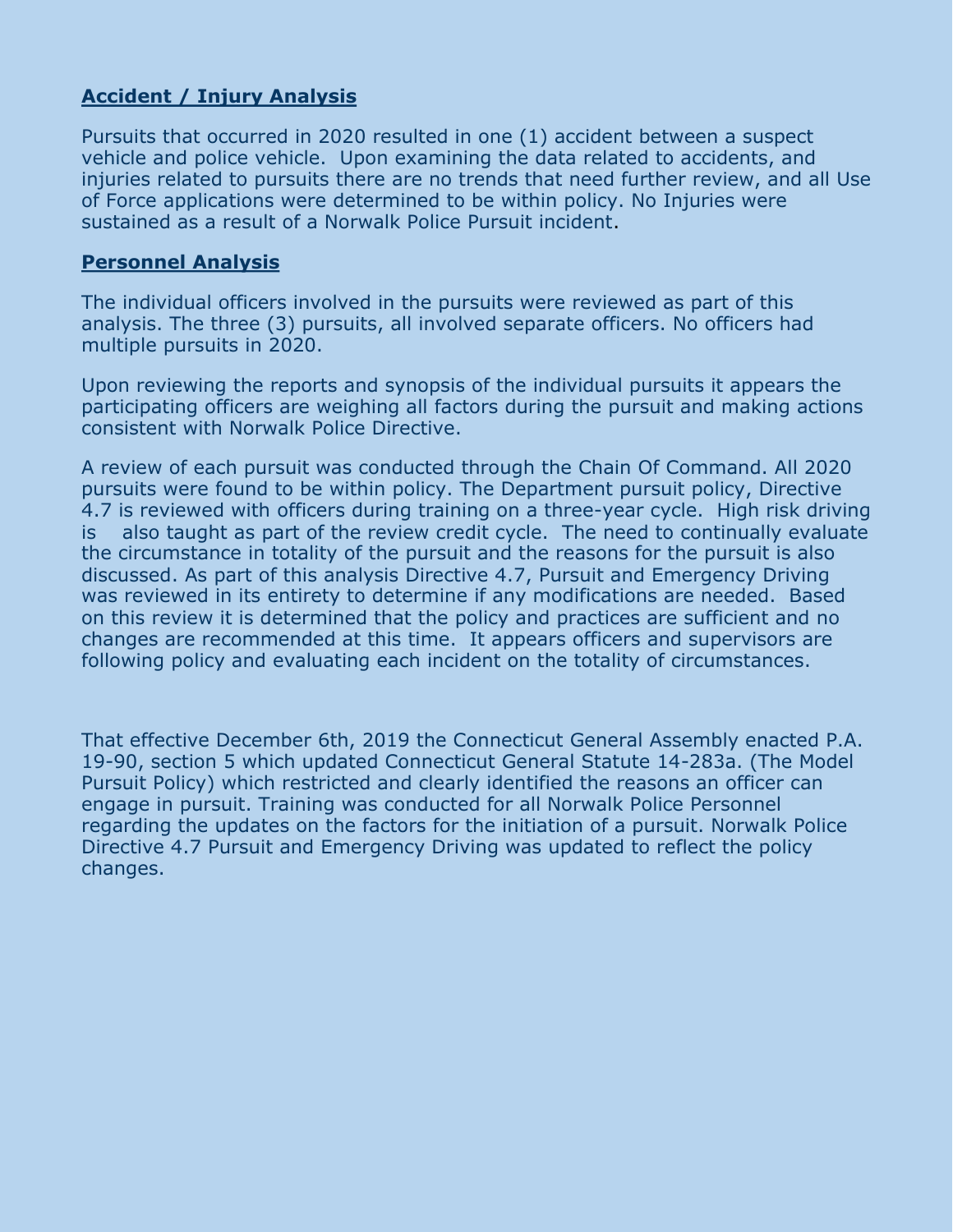# **2020 Grievance Analysis**

The Department Grievance practices are governed by Norwalk Police Directives 3.5.1 through 3.5.4 and the Collective Bargaining Agreement between the City of Norwalk and the Norwalk Police Union, Local 1727, Article 20, Sections 1 through 4. In compliance with Norwalk Police Directive 3.5.3, this analysis of grievances and related policies and practices for 2020 was conducted in consultation with the Norwalk Police Union President, Lt. David O'Connor.

Per Article 20 of the Collective Bargaining Agreement, a grievance can be filed related to a complaint regarding:

1) Disciplinary action

2) Any matter relating to interpretation and application of the Collective Bargaining Agreement

3) Any act or condition with reference to wages, hours, working conditions, which the Union or any member of the Police Department believes to be unfair or improper or in violation of any term of the Collective Bargaining Agreement

Any member of the Collective Bargaining unit may report a grievance by filling out the appropriate grievance form including signature and providing to the Union President. The form in quadruplicate must be filed by the Union President or designee to the Chief of Police within 21 days of its occurrence. If the Union and the Chief cannot reach an agreement on the matter within 10 days, the Chief signs the grievance forms, keeping one and returning three to the filing member. For matters which are outside of the scope of the Chief's authority, the Union may file with the Director of Personnel and Labor Relations in the same manner and within the same time frame as if filing with the Chief of Police. The Director of Personnel and Labor Relations and the Union shall meet within 14 days to resolve the grievance. The Director of Personnel shall provide response to the Union within 7 days of such meeting.

If the grievance is not settled, either party can be refer the matter to the Connecticut State Board of Mediation and Arbitration within 10 days unless the grievance involves a termination, which would be filed with the American Arbitration Association. The decision of the arbitrator is final and binding on both parties. According to Norwalk Police Directive 3.5.4, the Chief of Police is responsible for coordinating the grievance procedures.

There were two grievances filed on behalf of agency employees in 2020. The two grievances filed in 2020 are both related to discipline. One was for a one day suspension and the other was for a written letter of reprimand. Both grievances were denied by the Chief and filed with the Connecticut State Board of Mediation and Arbitration.